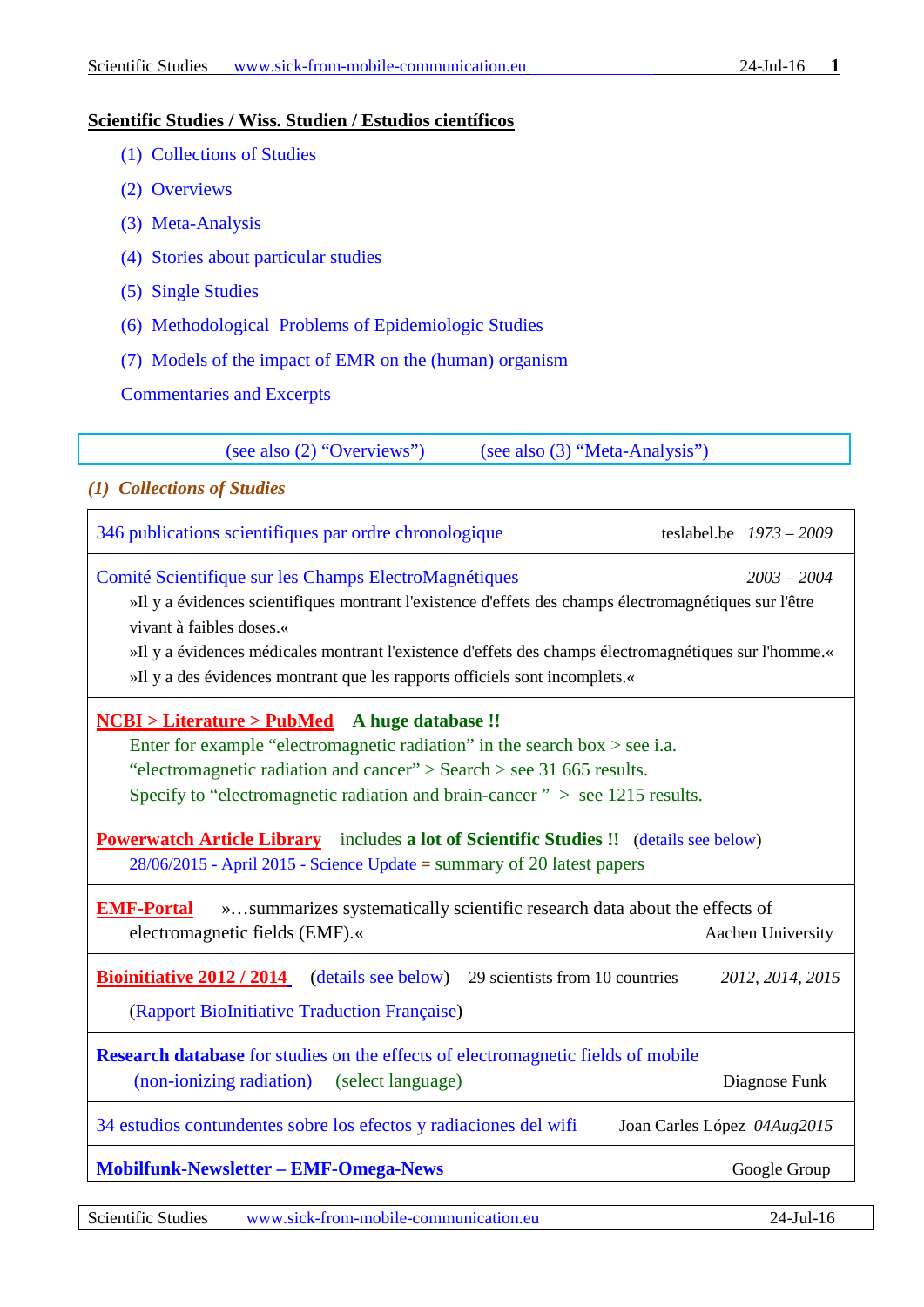<span id="page-1-0"></span>You'll find the latest news here including scientific studies and comments ["Why We Need Stronger Cell Phone Radiation Regulations—Key Research Papers Submitted to the](http://www.saferemr.com/2014/08/why-we-need-stronger-cell-phone_43.html)  [FCC"](http://www.saferemr.com/2014/08/why-we-need-stronger-cell-phone_43.html) Part II saferemr.com 04Aug2014 ["Biological and Health Effects of Microwave Radio Frequency](http://www.wifiinschools.com/uploads/3/0/4/2/3042232/paul-dart-md-lead-author-report-to-eweb-june-2013.pdf) Transmissions" [A Review of the Research Literature.](http://www.wifiinschools.com/uploads/3/0/4/2/3042232/paul-dart-md-lead-author-report-to-eweb-june-2013.pdf) *Contains o bulk of Scientific Studies* Paul Dart e.a. *4Jun2013* ["Studies"](http://www.justproveit.net/studies) [The Prove-It Initiative](http://www.justproveit.net/content/prove-it-initiative-main) **lists more than 5000 peer reviewed medical studies proving EMF induced health issues.** *2010* ["The Work of Leif Salford"](http://www.cellphonetaskforce.org/?page_id=579) *Lists several important studies by Leif Salford on EMR effects.* Cellular Phone Task Force *1997 - 2009* ["Do You Have Microwave/EMR Sickness?](http://www.buergerwelle.de/pdf/do_you_have_microwave_sickness5%5b3%5dendnotes.rtf) " see Foot- & Endnotes [D](http://www.buergerwelle.de/pdf/do_you_have_microwave_sickness5%5b4%5dfootnotes.rtf)oyon PR *04Feb2007 (2) Overviews in chronological order* see also (3) "Meta-Analysis" **[Powerwatch Article Library](http://www.powerwatch.org.uk/library/)** contains a lot of fantastic overviews over the scientific literature, e.g. on : > Powerfrequency EMFs and Health, > Substations, Powerlines and Related EMFs, > Your low EMF home, > Radiofrequency EMFs and Health, > Mobile Phones, > Children and Mobile Phones, > Electrical Hypersensitivity, … *[in](http://dict.leo.org/ende/index_de.html#/search=in&searchLoc=0&resultOrder=basic&multiwordShowSingle=on) [particular:](http://dict.leo.org/ende/index_de.html#/search=particular&searchLoc=0&resultOrder=basic&multiwordShowSingle=on) [Childhood](http://www.powerwatch.org.uk/library/downloads/child-cancer-4-non-ionising-2014-09.pdf) Cancer, Section 4*Non-Ionising Radiation – Electromagnetic Fields (EMFs) *Mobile [Phones,](http://www.powerwatch.org.uk/library/downloads/mobile-phones-3-cancer-2014-10.pdf) Section 3*Brain Tumours and other Cancers

**[Bioinitiative 2012 / 2014:](http://www.bioinitiative.org/)** "A Rationale for Biologically-based Public Exposure Standards for Electromagnetic Fields (ELF and RF)", presented by 29 scientists from 10 countries: Topics:

 »Overall, these 1800 or so new studies report abnormal gene transcription; genotoxicity and singleand double-strand DNA damage; stress proteins because of the fractal RF-antenna like nature of DNA; chromatin condensation and loss of DNA repair capacity in human stem cells; reduction in free-radical scavengers – particularly melatonin; neurotoxicity in humans and animals; carcinogenicity in humans; serious impacts on human and animal sperm morphology and function; effects on offspring behavior; and effects on brain and cranial bone development in the offspring of animals that are exposed to cell phone radiation during pregnancy. This is only a snapshot of the evidence presented in the BioInitiative 2012 updated report.« *see Research [Summary](http://www.bioinitiative.org/research-summaries) 2014 see [Conclusions](http://www.bioinitiative.org/report/wp-content/uploads/pdfs/section_1_table_1_2012.pdf) updated March 2014*

*see Comment on SCENIHR [12Apr2014](http://www.bioinitiative.org/potential-health-effects-emf/) see [Consultation](http://www.bioinitiative.org/consultation-on-scientific-review-for-the-upcoming-who-environmental-health-criteria/) on WHO Dec2014 see Submission on SCENIHR [07May2015](http://www.bioinitiative.org/submission-of-comments-on-final-scenihr-opinion-from-the-bioinitiative-working-group/) see Abstracts EHS [28Nov2012](http://www.bioinitiative.org/report/wp-content/uploads/pdfs/Electrohypersensitivity.pdf) 2012, 2014, 2015*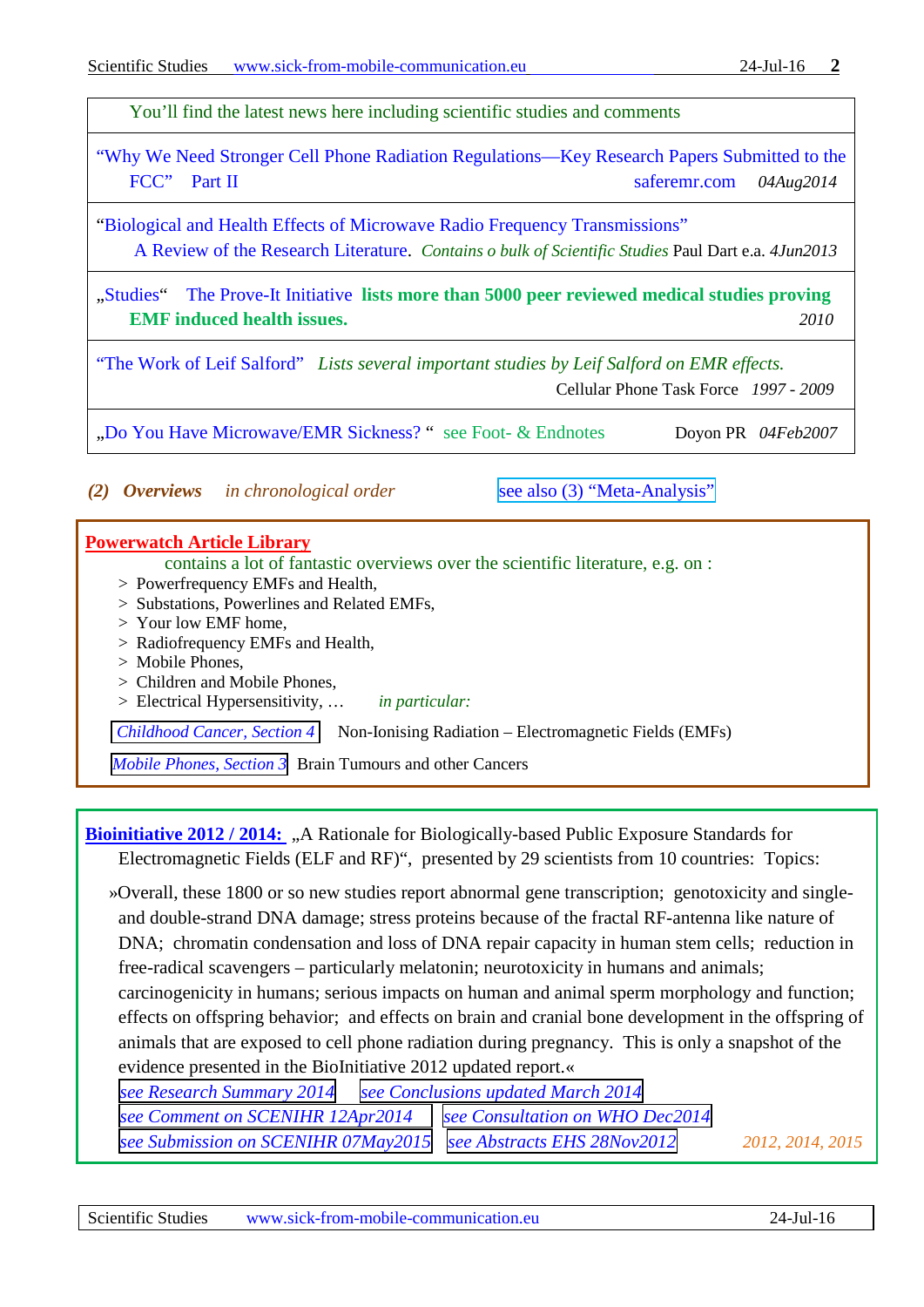| <b>Scientific Studies</b><br>www.sick-from-mobile-communication.eu                                                       | $24$ -Jul-16 3                                                                |
|--------------------------------------------------------------------------------------------------------------------------|-------------------------------------------------------------------------------|
| "Electromagnetic fields and possible harmful health effects"                                                             | Akbaba M & Gökdeniz M 20Jul2015                                               |
| "Can Cell Phones Increase Risk for Brain Cancer?"<br>Alternatively, search for the title at Google                       | medscape.com 4Mar2015                                                         |
| "Electromagnetic Hypersensitivity – A Summary", excellent overview!<br>contains numerous references                      | Dr. Erica Mallery-Blythe<br>Dec2014                                           |
| "Evaluation of ADHS Report on Health Safety of Smart Meters"<br><b>Sedona Smart Meter Awareness:</b>                     | Monnie Ramsell & Nancy Baer<br>09Dec2014                                      |
| "Effect of mobile telephones on sperm quality: A systematic review and meta-analysis"                                    | Jessica A. Adams e.a., UK & Brazil<br>10Jun2014                               |
| "WiFi Report - Humanity At The Brink"                                                                                    | Barrie Trower 01Sep2013                                                       |
| "Cell Phones & WiFi - Are Children, Fetuses and Fertility at Risk?"                                                      | 29Aug2013                                                                     |
| "Biological and Health Effects of Microwave Radio Frequency Transmissions"                                               | A Review of the Research Literature, WiFi in Schools: Paul Dart e.a. 4Jun2013 |
| "Wi-Fi technology – an uncontrolled globalexperiment on the health of mankind"                                           | Marko Markov & Yuri G. Grigoriev 01Jun2013                                    |
| "Electromagnetic and Radiofrequency Fields Effect on Human Health"                                                       | AAEM: The American Academy of Environmental Medicine 4Dec2012                 |
| "Cell phone radiation: Evidence from ELF and RF studies supporting more inclusive risk identification<br>and assessment" | Carl Blackman 21Jan2009                                                       |
| "Attitudes to the health dangers of non-thermal EMFs" (see pages 27 - 31) Michael Bevington                              | Jan2008                                                                       |
| "¿Pueden afectar las microondas pulsadas emitidas por las antenas de telefonía a los árboles y otros<br>vegetales?"      | AEET A.Balmori Sep2004                                                        |
| (3) Meta-Analysis                                                                                                        | see also (2) "Overviews"                                                      |

<span id="page-2-0"></span>["The discrepancy between maximum in vitro exposure levels](http://www.ncbi.nlm.nih.gov/pubmed/25644546) and realistic conservative exposure levels [of mobile phones operating at 900/1800 MHz"](http://www.ncbi.nlm.nih.gov/pubmed/25644546)[Schmid G,](http://www.ncbi.nlm.nih.gov/pubmed/?term=Schmid%20G%5BAuthor%5D&cauthor=true&cauthor_uid=25644546) [Kuster N](http://www.ncbi.nlm.nih.gov/pubmed/?term=Kuster%20N%5BAuthor%5D&cauthor=true&cauthor_uid=25644546) *30Jan2015*

["Electromagnetic fields from wireless](http://www.powerwatch.org.uk/news/2015-01-20-vriens-emf-health-proof.pdf) communications and health – 'Scientific proof' versus 'observation' and 'experiences'"Leendert Vriens 19*Jan2015*

["Effect of Mobile Telephones on Sperm Quality: A Systematic Review and Meta-Analysis"](http://www.sciencedirect.com/science/article/pii/S0160412014001354) Jessica A. Adams e.a., UK & Brazil *10Jun2014*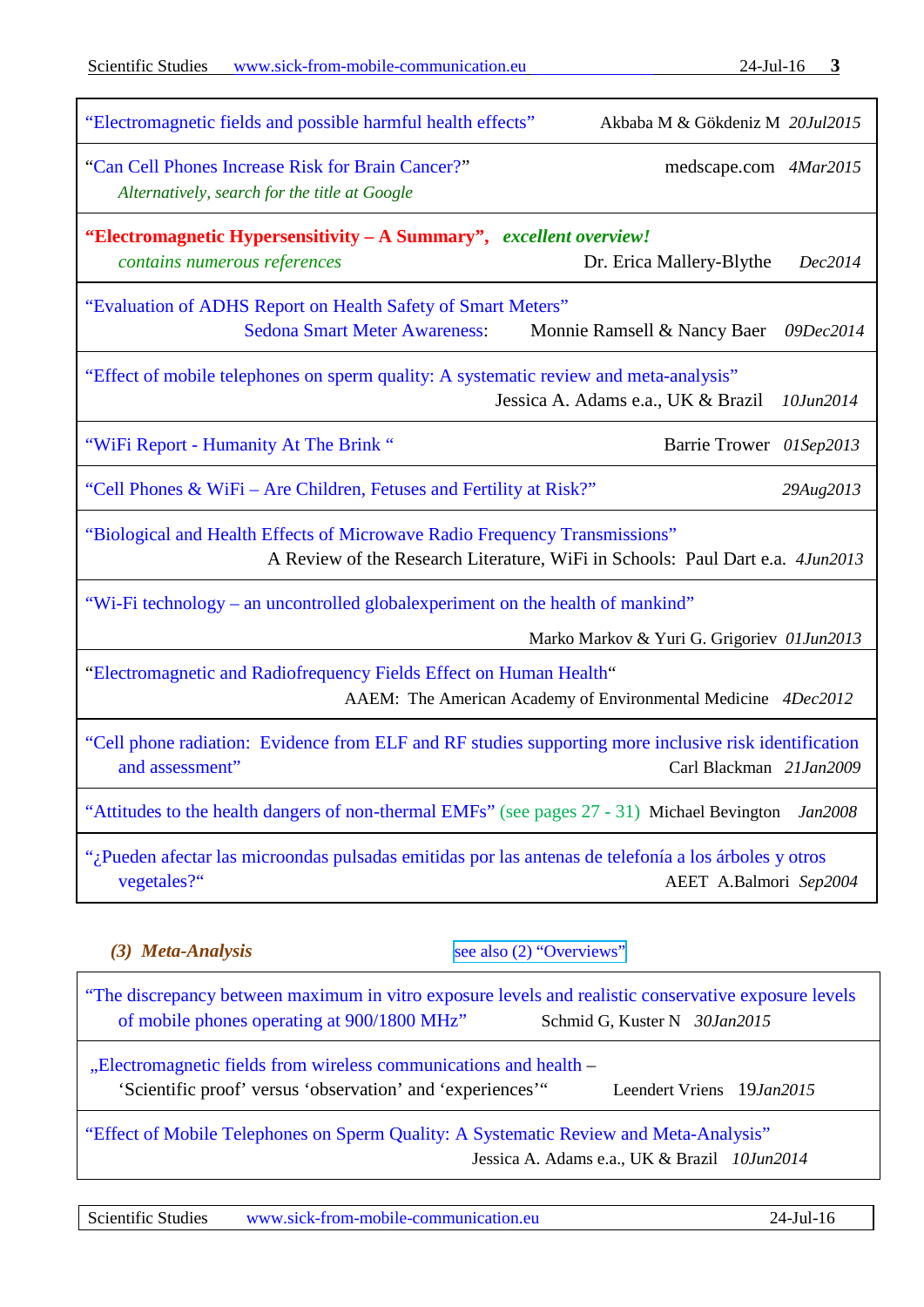["Electromagnetic Hypersensitivity: Fact or Fiction"](http://www.stopumts.nl/pdf/EHS%20Fact%20or%20fiction.pdf) [Genuis](http://www.pubfacts.com/author/Stephen+J+Genuis) SJ & [Lipp](http://www.pubfacts.com/author/Christopher+T+Lipp) CL, Canada *1Nov 2011 Die Autoren sind Spezialisten für das MCS = Multi-Chemical Syndrome und das CFS = Cronic-Fatigue Syndrome, also für Multisystemerkrankungen, und stellen fest, dass es EHS = Elektromagnetische Hypersensibilität wirklich gibt.*

["Radiation Research" and The Cult of Negative Results"](http://www.microwavenews.com/RR.html) The results of scientific investigations into the effects of non-ionizing EMR are highly dependent on whether the study is sponsored by industry or not. Microwave News *31Jul2006* 

["DNA bricht je nach Sponsor: Mobilfunk-Forschung ad absurdum"](http://www.diagnose-funk.org/downloads/brennpunktdnabrichtjenachsponsor20061029.pdf) *Zwei Autorenteams USA/Schweiz lasen 85/59 Studien, die Wirkungen von EMF auf das Erbgut untersuchten und fanden in den Industrie-finanzierten Studien nur 1/10 so oft signifikante, gesundheitsschädigende Effekte. (more about this topic see above)* Diagnose Funk *29 Oct 2006*

["Vorsorge aufgrund so genannter a-thermischer Wirkungen von HF-EMF"\\*](http://www.electrosense.nl/nl/download/10) *Beste Übersicht über DNA-Brüche, u.a. in der Reflex-Studie 2000-2004 = 12 Forschergruppen aus 7 europ. Ländern, und weitere in vitro- und Tierversuche.* Mosgoeller,W. *Sept2010*

### <span id="page-3-0"></span>*(4) Stories about Single Studies*

*\_\_\_\_\_\_\_\_\_\_\_\_\_\_\_\_*

- > A. Lerchl e.a. 2015
- > CERENAT Study 2014
- [> Hardell, L. e.a. 2013](#page-3-1)
- > WHO Study 2011
- > Interphone Study 2010
- > REFLEX Study 2007

### **Lennart Hardell & Michael Carlberg (e.a.)**

<span id="page-3-1"></span>"Electromagnetic hypersensitivity - [an increasing challenge to the medical profession"](http://www.ncbi.nlm.nih.gov/pubmed/26372109) *15Sep2015*

["Pooled analysis of Swedish case-control studies during 1997](http://www.spandidos-publications.com/or/33/6/3093)‑2003 and 2007-2009 on meningioma risk [associated with the use of mobile and cordless phones"](http://www.spandidos-publications.com/or/33/6/3093) Hardell L & Carlberg M 27Apr2015

["Increasing Rates of Brain Tumours in the Swedish National Inpatient Register and the Causes of Death](http://www.mdpi.com/1660-4601/12/4/3793)  [Register"](http://www.mdpi.com/1660-4601/12/4/3793) Hardell L & Carlberg M *13Feb2015*

["Mobile phone and cordless phone use and the risk for glioma"](http://www.pathophysiologyjournal.com/article/S0928-4680%2814%2900064-9/fulltext) – Analysis of pooled case-control studies in Sweden, 1997–2003 and 2007–2009, Lennart Hardell & Michael Carlberg *28Oct2014*

["Sharp increase in patients treated for brain tumors with unclear diagnosis in Sweden"](http://www.stralskyddsstiftelsen.se/2014/10/increase-brain-tumors/) *20Oct2014*

["Using the Hill viewpoints from 1965 for evaluating strengths of evidence of the risk for brain tumors](http://www.degruyter.com/view/j/reveh.2013.28.issue-2-3/reveh-2013-0006/reveh-2013-0006.xml)  [associated with use of mobile and cordless phones"](http://www.degruyter.com/view/j/reveh.2013.28.issue-2-3/reveh-2013-0006/reveh-2013-0006.xml) Lennart Hardell & Michael Carlberg *06Nov2013*

"Case-control study of the association [between malignant brain tumours diagnosed between 2007 and](http://www.spandidos-publications.com/10.3892/ijo.2013.2111)  [2009 and mobile and cordless phone use"](http://www.spandidos-publications.com/10.3892/ijo.2013.2111)L. Hardell e.a.*24Sept2013*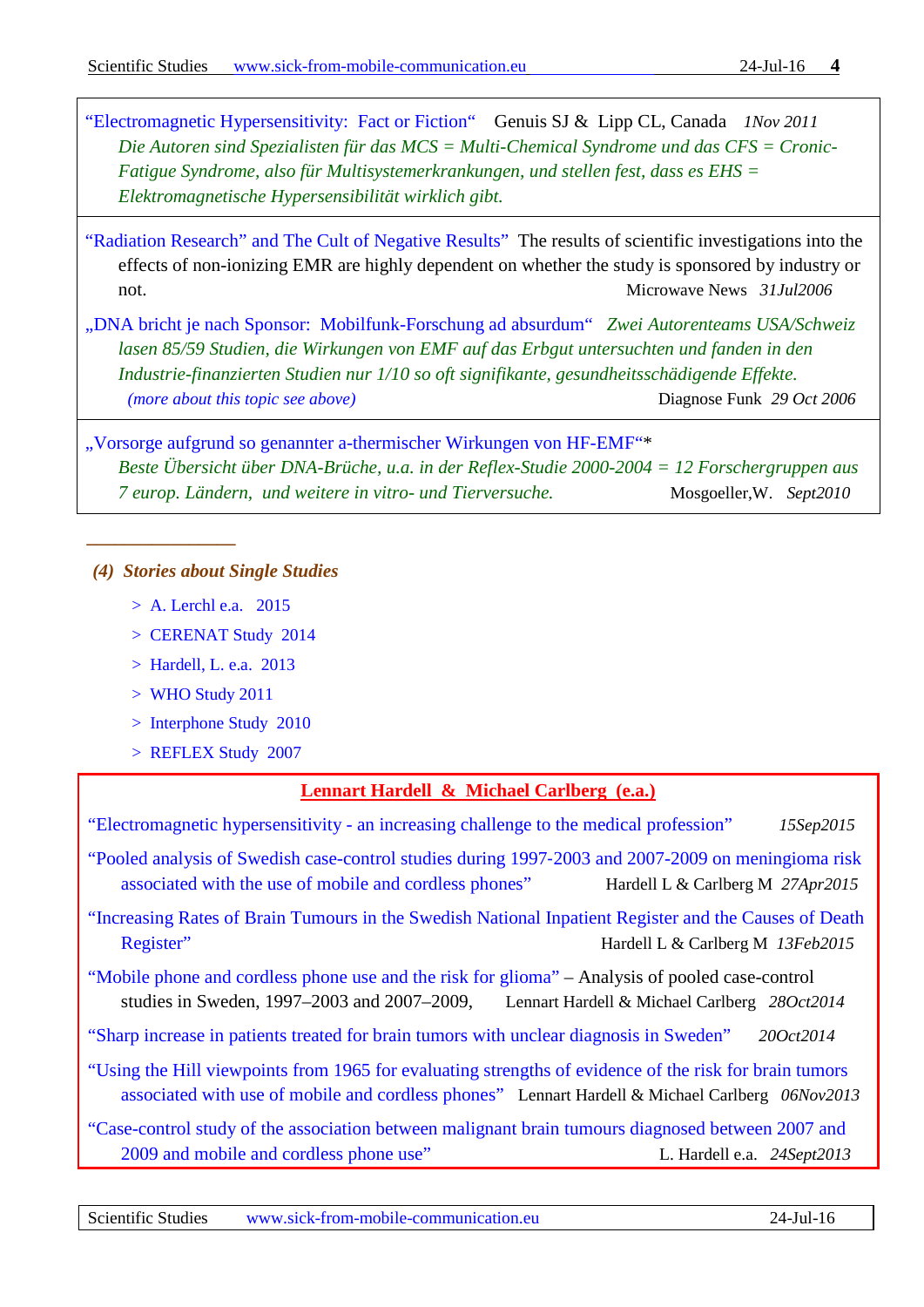<span id="page-4-0"></span>

| "Pooled analysis of case-control studies on acoustic neuroma diagnosed 1997-2003 and 2007-2009<br>and use of mobile and cordless phones"                                                  | see also                | Hardell, L. e.a. 22Jul2013         |
|-------------------------------------------------------------------------------------------------------------------------------------------------------------------------------------------|-------------------------|------------------------------------|
| "Use of mobile phones and cordless phones is associated with increased risk for glioma and acoustic<br>neuroma"<br>Hardell, L. e.a. 15Nov2012                                             |                         |                                    |
| Powerwatch: "Brain tumours and EMFs" Contains an excellent review of Hardell's and some other<br>studies on brain tumours including common flaws of these and other case-control studies. |                         |                                    |
|                                                                                                                                                                                           | A. Lerchl e.a. 2015     |                                    |
| "Pandora Press Release Lerchl Waterloo"                                                                                                                                                   |                         | Pandora Press 06Aug2015            |
| Tumor promotion by exposure to radiofrequency electromagnetic fields below exposure limits for<br>humans                                                                                  |                         | A. Lerchl e.a. 17Apr2015           |
| Ny forskning om radiofrekvent stråling og kreft tvinger mobilindustrien i knestående                                                                                                      |                         | http://www.felo.no/hjem/ 19Mar2015 |
| "RF Cancer Promotion: Animal Study Makes Waves Germany's Alex Lerchl Does a U-Turn"                                                                                                       |                         | microwavenews.com 14Mar2015        |
| "RF EMFs produce clear co-carcinogenic effects"                                                                                                                                           |                         | powerwatch.org.uk 8Mar2015         |
| "Higher tumor rates through exposure to electromagnetic fields"                                                                                                                           |                         | Jacobs University 6Mar2015         |
| "Tumorpromotion durch hochfrequente elektromagnetische Felder in Kombination mit kanzerogenen<br>Substanzen - synergistische Wirkungen" (engl. summary)                                   |                         | Klose, M. Dec2014                  |
| "Indication of cocarcinogenic potential of chronic UMTS-modulated radiofrequency exposure in an<br>ethylnitrosourea mouse model"<br>(see also)                                            |                         | Tillman, T. e.a. Jul2010           |
|                                                                                                                                                                                           | see below: REFLEX study |                                    |

# **CERENAT Study 2014**

["The epidemiology of glioma in adults: a "state of the science" review"](http://neuro-oncology.oxfordjournals.org/content/17/4/623.extract) LL Morgan *20Jan2015* [Author's response: Re 'Mobile phone use and brain tumours in the CERENAT case–control study'](http://oem.bmj.com/content/72/1/79.2.full) The British Medical Journal: G. Coureau e.a. *11Nov2014* ["Re: Mobile phone use and brain tumours in the CERENAT case–control study"](http://oem.bmj.com/content/72/1/79.1.full) The British Medical Journal: L. Hardell & M. Carlberg *11Nov2014*  ["New study confirms increased risk for gliomas associated with use of mobile phone"](https://lennarthardellenglish.wordpress.com/2014/05/12/new-study-confirms-increased-risk-for-gliomas-associated-with-use-of-mobile-phone) Lennart Hardell's Blog *12May2014*  **["Mobile phone use and brain tumours in the CERENAT case-control study"](http://oem.bmj.com/content/early/2014/05/09/oemed-2013-101754) The British Medical Journal:** G. Coureau e.a. *9May2014*

### **WHO Study 2011**

"Lancet Oncology updates conflicts of interest statement for cancer-cell phone paper"

Retraction Watch *24Jun2015*

["Correction to Lancet Oncol 2011; 12: 625"](http://www.thelancet.com/journals/lanonc/article/PIIS1470-2045%2815%2900119-9/fulltext) The Lancet *Jun2015*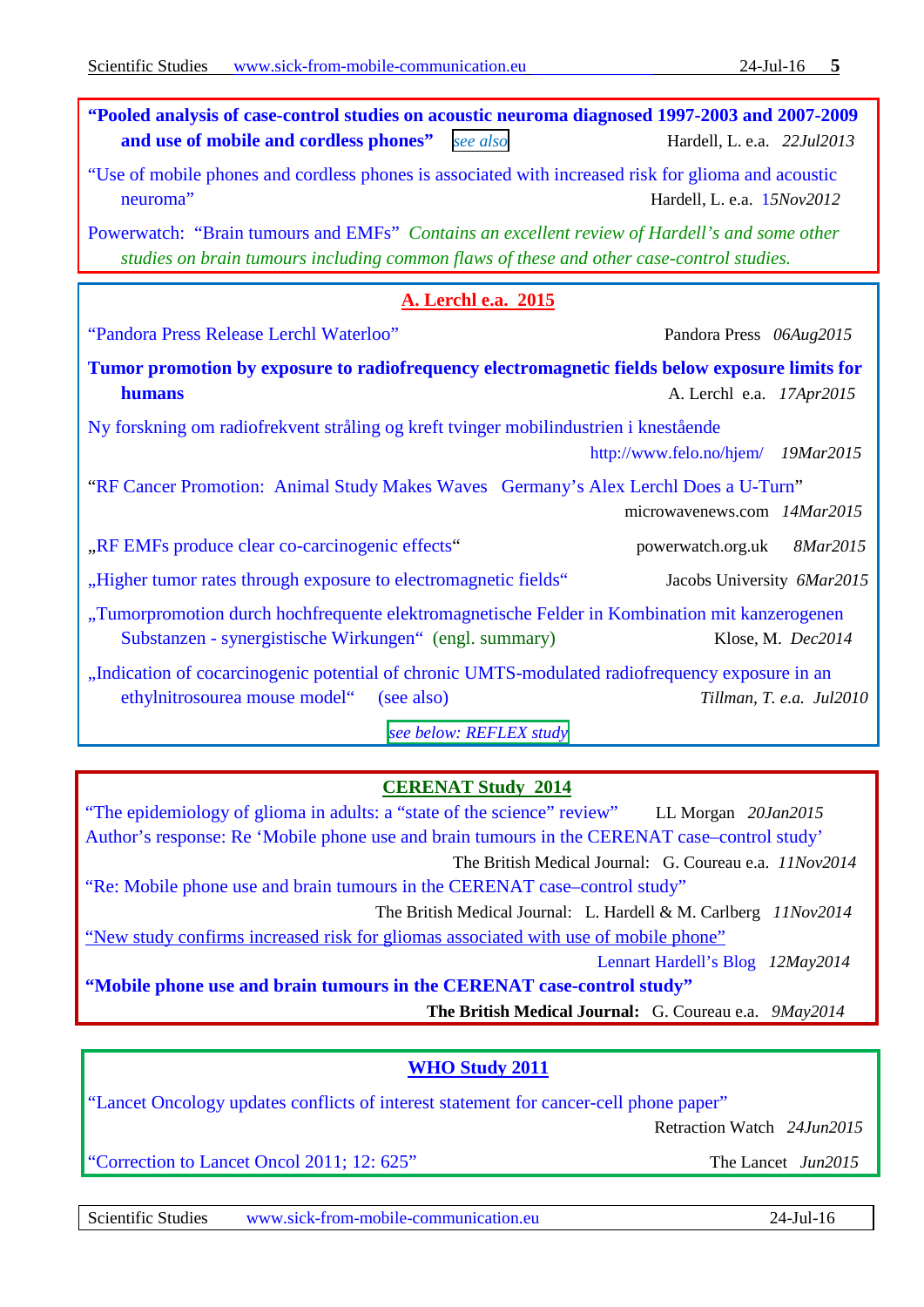# **["Carcinogenicity of radiofrequency electromagnetic fields"](http://www.thelancet.com/journals/lanonc/article/PIIS1470-2045%2811%2970147-4/fulltext?_eventId=login)** The Lancet *Jul2011*

| <b>Interphone Study 2010</b>                                                                                            |                           |  |  |
|-------------------------------------------------------------------------------------------------------------------------|---------------------------|--|--|
| "Social and Economic Patterning in the Interphone Study"                                                                | Sean AP Clouston 6Jan2011 |  |  |
| "A Look at the Interphone Study Results"<br>12Apr2010                                                                   | Saracci & Samet,          |  |  |
| "Brain Tumour Risk in Relation to Mobile Telephone Use<br>- Results of the INTERPHONE International Case-Control Study" | 8Mar2010                  |  |  |
| "Estimating the risk of brain tumors from cellphone use: Published case-control studies"                                |                           |  |  |
| specifies 11 flaws of the Intephone Study                                                                               | L.L. Morgan, 30Jan2009    |  |  |
| Powerwatch: "Brain tumours and EMFs"                                                                                    |                           |  |  |
| Contains an excellent review of the Interphone study and some other studies on brain tumours                            |                           |  |  |
| induced by EMR, including common flaws of these and case-control studies in general.<br>2008                            |                           |  |  |

# **[REFLEX Study](http://web.archive.org/web/20070929204258/http:/www.verum-foundation.de/cgi-bin/content.cgi?id=euprojekte01) 2007**

*The project has been funded by the European Union. The study was performed from start-date 01Feb2000 to end-date 31May2004.*

<span id="page-5-0"></span>

| "Lo inesperado siempre sucede. Franz Adlkofer"                                                                                                                                                                                         | M Del Mar Rosa 26Mar2015            |                      |
|----------------------------------------------------------------------------------------------------------------------------------------------------------------------------------------------------------------------------------------|-------------------------------------|----------------------|
| "The Unexpected Always Happens – A painful lesson for the notorious slanderer Alexander Lerchl, and<br>even more for industry and politics who used his 'expertise' for many years'                                                    |                                     | 9Mar2015             |
| "Los resultados del estudio REFLEX, judicialmente confirmados"                                                                                                                                                                         |                                     | Hugo 26Mar2015       |
| "REFLEX-Studie juristisch bestätigt"                                                                                                                                                                                                   | $diagnose-funk.org/$                | 24Mar2015            |
| "Endurteil: Kratochvil gegen Lerchl"                                                                                                                                                                                                   | Hamburger Landgericht               | 20Mar2015            |
| "Zwischenbericht 2: Kratochvil gegen Lerchl"                                                                                                                                                                                           | Stiftung Pandora 13Mar2015          |                      |
| "Elisabeth Kratochvil verklagt Professor Alexander Lerchl und das Laborjournal wegen Ehrverletzung"                                                                                                                                    |                                     | 10Nov2014            |
| "Le scandale des données scientifiques falsifiées de Vienne: Une histoire qui a été inventée afin de se<br>débarrasser des résultats des recherches sur les effets biologiques des rayonnements générés par les<br>téléphones mobiles" |                                     | 10Nov2009            |
| "The scandal surrounding faked data in Vienna: A story that has been invented in order to get rid of<br>research results on the biological effects of mobile radiation"                                                                |                                     | 10Nov2009            |
| "Risk Evaluation of Potential Environmental Hazards From Low Frequency Energy Electromagnetic                                                                                                                                          |                                     |                      |
| Field Exposure (using sensitive in vitro methods)"                                                                                                                                                                                     | next-up.org/Newsoftheworld 9Nov2009 |                      |
| "Risk Evaluation of Potential Environmental Hazards from Low Energy Electromagnetic Field                                                                                                                                              |                                     |                      |
| <b>Exposure Using Sensitive in vitro Methods"</b>                                                                                                                                                                                      |                                     | Adlkofer F 29Sep2007 |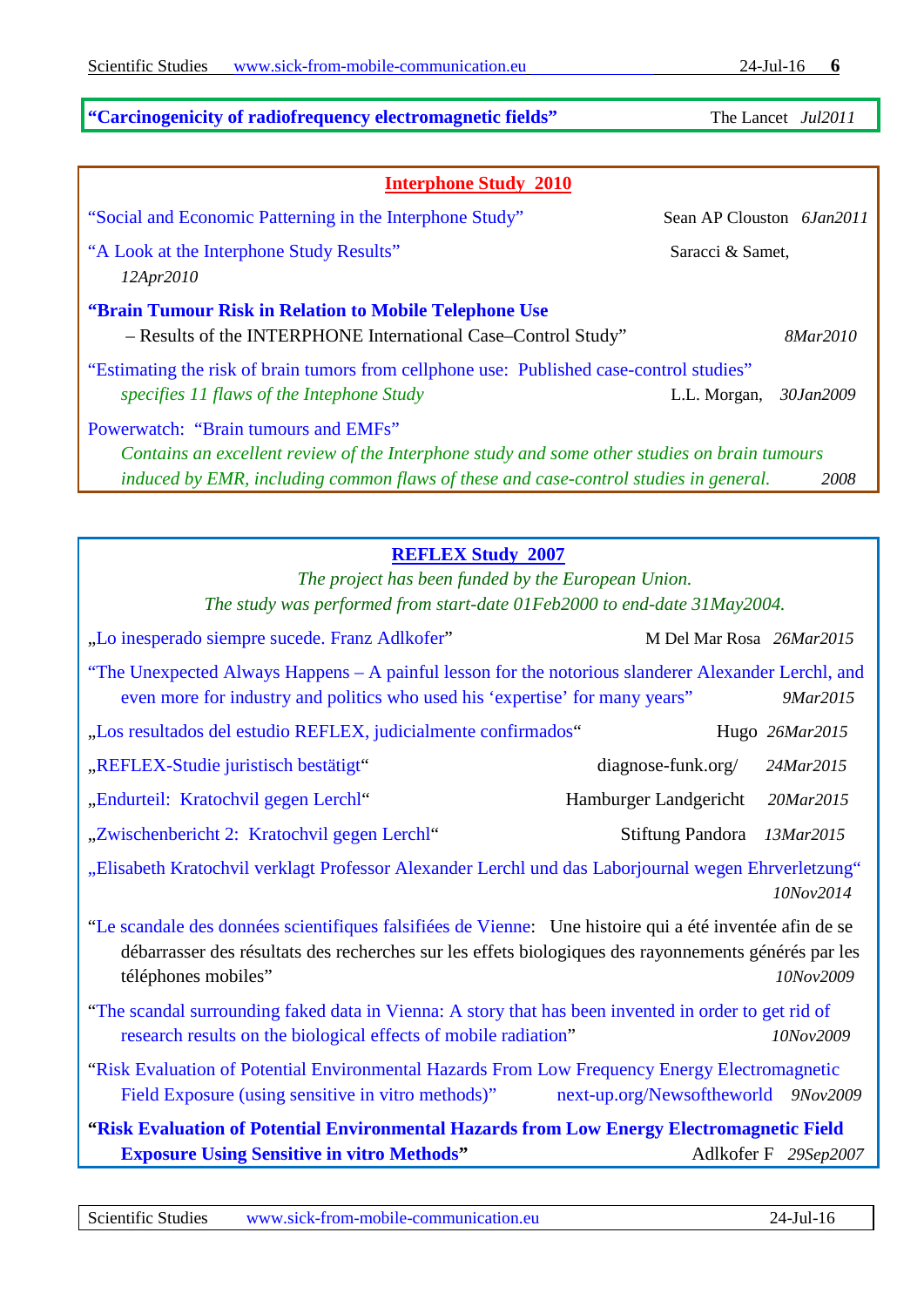| "Ergebnisse aus dem REFLEX-Projekt" (= detailed results in German) |                     | Adlkofer F 2Dec2004 |  |
|--------------------------------------------------------------------|---------------------|---------------------|--|
|                                                                    | see above: A.Lerchl |                     |  |

### <span id="page-6-0"></span>*(5) Single Studies*

Because you'll find outstanding compilations of scientific studies above, here we only mention some studies which came to our attention whilst working on the subject.

|                          | see also "Overviews"   see also "Meta-Studies"   see also Smart Meters   see also Wifi at School |  |
|--------------------------|--------------------------------------------------------------------------------------------------|--|
| (5A) Single Studies 2015 |                                                                                                  |  |

*[\(5B\) Single Studies 2014](#page-9-0)*

*[\(5C\) Single Studies earlier than 2014](#page-9-1)*

# <span id="page-6-1"></span>*(5A) Single Studies 2015*

*–––––––––*

| "A Key Difference between Man-made and Natural Electromagnetic Fields, in regard to Biological<br>Activity"<br>Nature, D. J. Panagopoulos 120ct2015                                                                                                                                                                                                      |  |  |  |
|----------------------------------------------------------------------------------------------------------------------------------------------------------------------------------------------------------------------------------------------------------------------------------------------------------------------------------------------------------|--|--|--|
| "Hochspannungsleitungen: Auswirkungen auf den Hormonspiegel"<br>heilpraxisnet.de 20Sep2015                                                                                                                                                                                                                                                               |  |  |  |
| "The implications of non-linear biological oscillations on human electrophysiology for<br>electrohypersensitivity (EHS) and multiple chemical sensitivity (MCS)"<br>Sage C., 12Sep2015                                                                                                                                                                   |  |  |  |
| "The Emerging Link between Wireless and Autism"*<br>clearlightventures 11Sep2015<br>contains several links to accordant studies                                                                                                                                                                                                                          |  |  |  |
| "Effects of acute exposure to WIFI signals (2.45 GHz) on heart variability and blood pressure in<br>Albinos rabbit"<br>Environmental Toxicology and Pharmacology, Linda Saili e.a., 02Sep2015                                                                                                                                                            |  |  |  |
| "UCLA researchers provide first evidence of how obstructive sleep apnea damages the brain" ISept2015                                                                                                                                                                                                                                                     |  |  |  |
| "Microwave frequency electromagnetic fields (EMFs) produce widespread neuropsychiatric effects<br>including depression."<br>ML Pall 20Aug2015                                                                                                                                                                                                            |  |  |  |
| "Harmful Effects of GSM Waves Demonstrated on Ants and Protozoa"<br>mieuxprevenir 23Jul2015<br>"Effets nocifs des ondes GSM mis en évidence sur des fourmis et des protozoaires"<br>teslabel.be 12Jul2015<br>"Effets nocifs des ondes GSM mis en évidence sur des fourmis et des protozoaires"<br>Video / Etude<br>robindestoits.org RTL.be<br>11Jul2012 |  |  |  |
| "Study explores life-changing impact of near death"<br>Nicole Lindsay 21Jul2015<br>including increased electromagnetic sensitivity and an intolerance of loud noise and bright light                                                                                                                                                                     |  |  |  |
| "Real versus Simulated Mobile Phone Exposures in Experimental Studies"<br>Dimitris J. Panagopoulos, Olle Johansson, and George L. Carlo Athens/Greece & USA 14Jul2015                                                                                                                                                                                    |  |  |  |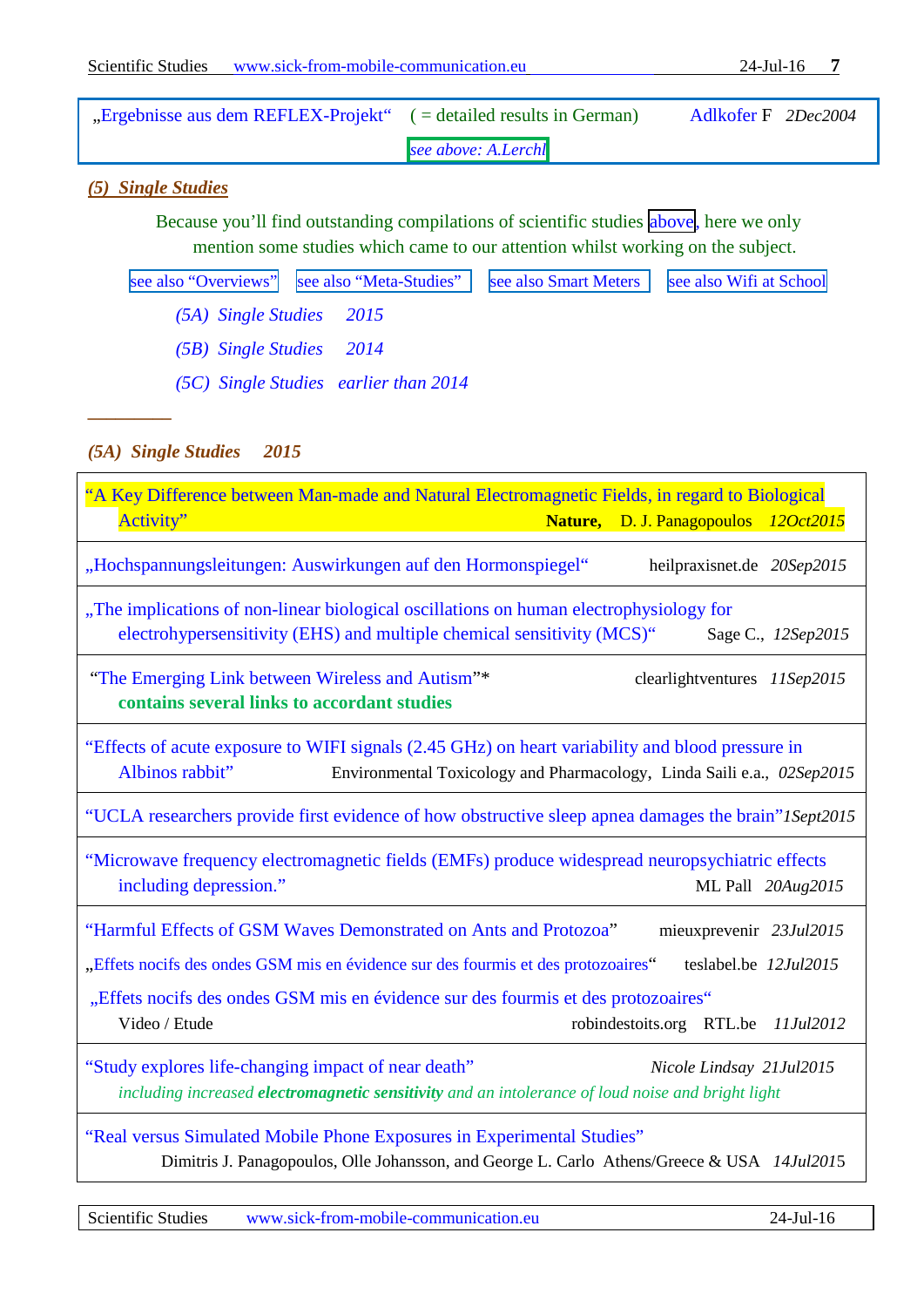| "Prevalencia de insomnio en adultos de 18 a 60 años de edad y exposición a campos electromagnéticos<br>en hogares de Barranquilla, Colombia"<br>Instituto Nacional de Salud Bogotá, D.C., Colombia, S.A.   2015                                                                                  |
|--------------------------------------------------------------------------------------------------------------------------------------------------------------------------------------------------------------------------------------------------------------------------------------------------|
| "Effects of Wi-Fi (2.45 GHz) Exposure on Apoptosis, Sperm Parameters and Testicular<br>Histomorphometry in Rats: A Time Course Study"<br>Shokri S. e.a. 11Jul2015                                                                                                                                |
| Yakymenko e.a., Lai, Levitt on Oxidative Stress: see above !<br>07Jul2015                                                                                                                                                                                                                        |
| "Chronic fatigue breakthrough offers hope for millions"<br>New Scientist 01Jul2015                                                                                                                                                                                                               |
| "Antibody wipeout relieves symptoms of chronic fatigue syndrome"<br>New Scientist 01Jul2015<br>This discovery may be of interest for EHS as well.                                                                                                                                                |
| "International policy and advisory response regarding children's exposure to radio frequency<br>electromagnetic fields (RF-EMF)"<br>(also here) (see also)<br>Redmayne M 19Jun2015                                                                                                               |
| "EEG Changes Due to Experimentally Induced 3G Mobile Phone Radiation"<br>PLoS One 8Jun2015                                                                                                                                                                                                       |
| "Effect of mobile phone use on metal ion release from fixed orthodontic appliances"<br>$$ Jun $2015$                                                                                                                                                                                             |
| "Effects of 2.4 GHz radiofrequency radiation emitted from Wi-Fi equipment on microRNA expression<br>in brain tissue."<br>Dasdag, S. e.a. 20May2015<br>"Efectos contundentes del wifi de 2,4 Ghz en el cerebro y la relación con el Alzheimer"<br>Joan Carlos López 01Apr2015<br>$(=$ resumen $)$ |
| "Radio Hazard Safety Assessment for Marine Ship Transmitters: Measurements Using a New Data<br>Collection Method and Comparison with ICNIRP and ARPANSA Limits"<br>Halgamuge MN 19May2015                                                                                                        |
| "Does the Brain Detect 3G Mobile Phone Radiation Peaks? An Explorative In-Depth Analysis of an<br><b>Experimental Study"</b><br>Roggeveen S e.a. 11May2015                                                                                                                                       |
| "Cognitive impairment and neurogenotoxic effects in rats exposed to low"<br>Deshmukh e.a. 5May2015                                                                                                                                                                                               |
| "Epidemiological investigation of risk factors of the pregnant women with early spontaneous abortion<br>in Beijing"<br>Zhou LY e.a. 14Apr2015                                                                                                                                                    |
| "Mobile Technology's Blue Light Still Suppresses Sleep Hormone Melatonin, Affecting Human<br>Biology"<br>Stephanie Castillo medicaldaily.com 21Mar2015                                                                                                                                           |
| "Bacterial growth rates are influenced by cellular characteristics of individual species when immersed<br>in electromagnetic fields"<br>Tessaro LW Microbiol Res Mar2015<br>(Abstract)                                                                                                           |
| "Study Finds Evidence Chronic Fatigue Syndrome is Biological"<br>Janice Wood, Feb2015<br>May be interesting here because CFS, MCS, and EHS have nearly the same symptoms.                                                                                                                        |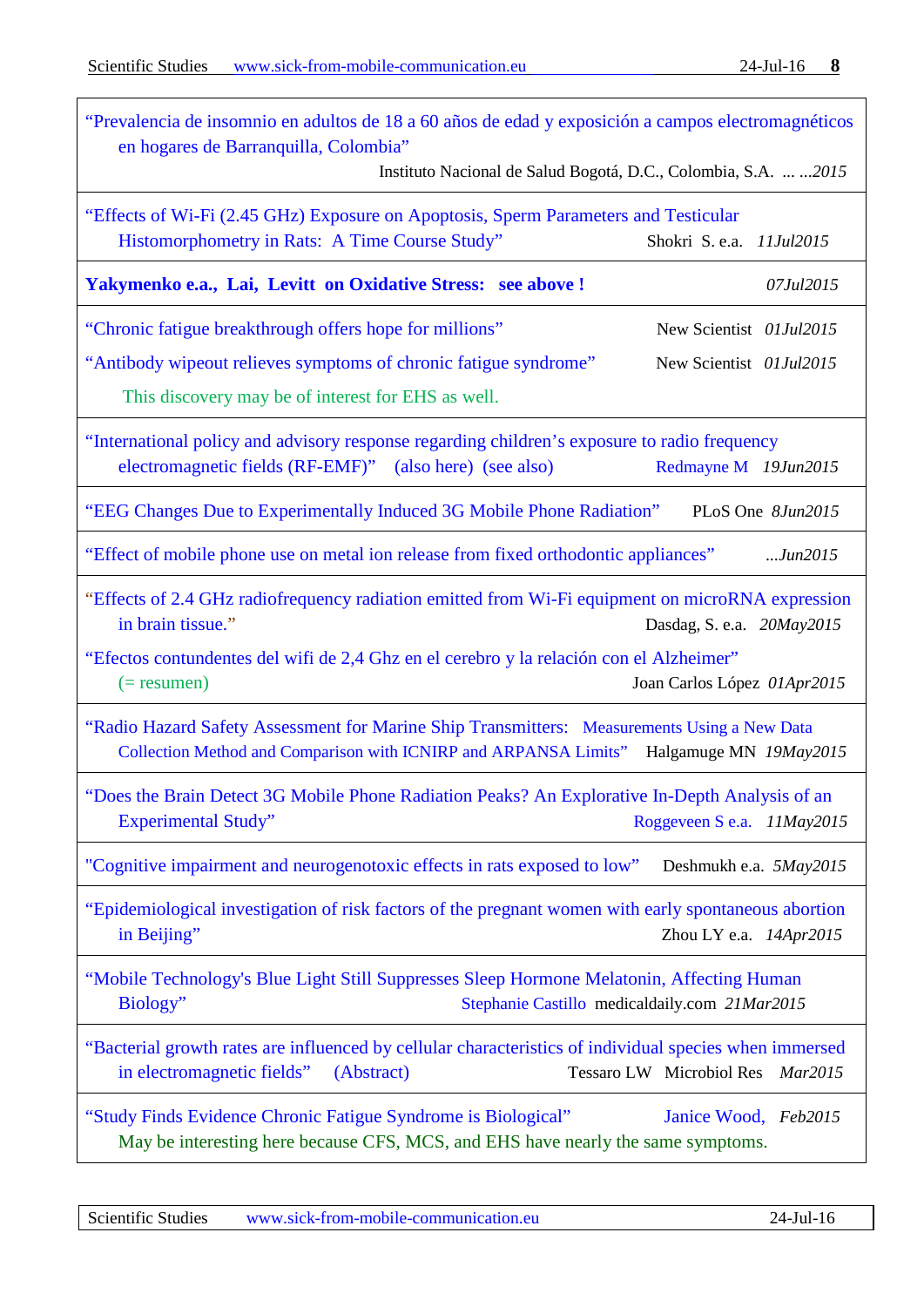["The effect of melatonin on the liver of rats exposed to microwave radiation"](http://www.elis.sk/index.php?page=shop.product_details&flypage=flypage.tpl&product_id=4155&category_id=118&option=com_virtuemart)Djordjevic e.a. *Feb2015*

["Outdoor characterization of radio frequency electromagnetic fields in a Spanish birth cohort"](http://www.ncbi.nlm.nih.gov/pubmed?term=25707018%5Buid%5D&cmd=DetailsSearch) Calvente, I. e.a. *21Feb2015*

"Inter-individual and intra-individual variation [of the effects of pulsed RF EMF exposure on the human](http://onlinelibrary.wiley.com/doi/10.1002/bem.21893/full)  [sleep EEG"](http://onlinelibrary.wiley.com/doi/10.1002/bem.21893/full) C. Lustenberger e.a. *17Feb2015*

["Does Short-term Exposure to Cell Phone Radiation Affect the Blood?"](http://www.globalresearch.ca/does-short-term-exposure-to-cell-phone-radiation-affect-the-blood/5429108)

The Weston A. Price Foundation*03Feb2015*

["Effect of Short-term 900 MHz low level electromagnetic radiation](http://www.elis.sk/download_file.php?product_id=4156&session_id=for4bn9btald636t0onl3b9hq1) exposure on blood serotonin and [glutamate levels"](http://www.elis.sk/download_file.php?product_id=4156&session_id=for4bn9btald636t0onl3b9hq1) Eris AH e.a., *Feb2015*

608 mW/m2 seem to be a high strength of the applied radiation, but a cell phone produces about 100 000 mW/m2 at a distance of  $0.5 - 1.0$  cm to the sensitive head region of the user.

["Characterization of Extremely Low Frequency Magnetic Fields from Diesel, Gasoline and Hybrid](http://people.eng.unimelb.edu.au/malkah/Publications/2015_UCLA_HybryidCar.pdf)  [Cars under Controlled Conditions"](http://people.eng.unimelb.edu.au/malkah/Publications/2015_UCLA_HybryidCar.pdf) Hareuveny R. e.a. 30Jan2015

["Reduced growth of soybean seedlings after exposure to weak microwave radiation](http://onlinelibrary.wiley.com/doi/10.1002/BEM.21890/abstract;jsessionid=47C211CBACA2C403615A254C872FACF2.f03t02) from GSM 900 [mobile phone and base station"](http://onlinelibrary.wiley.com/doi/10.1002/BEM.21890/abstract;jsessionid=47C211CBACA2C403615A254C872FACF2.f03t02) Halgamuge MN 21Jan2015

["Australia launches multi-million dollar investigation](http://www.phonescausebraincancer.com/australia-launches-multi-million-dollar-investigation-into-the-health-effects-of-mobile-phones/) into the health effects of mobile phones" phonescausebraincancer.com *7Jan2015*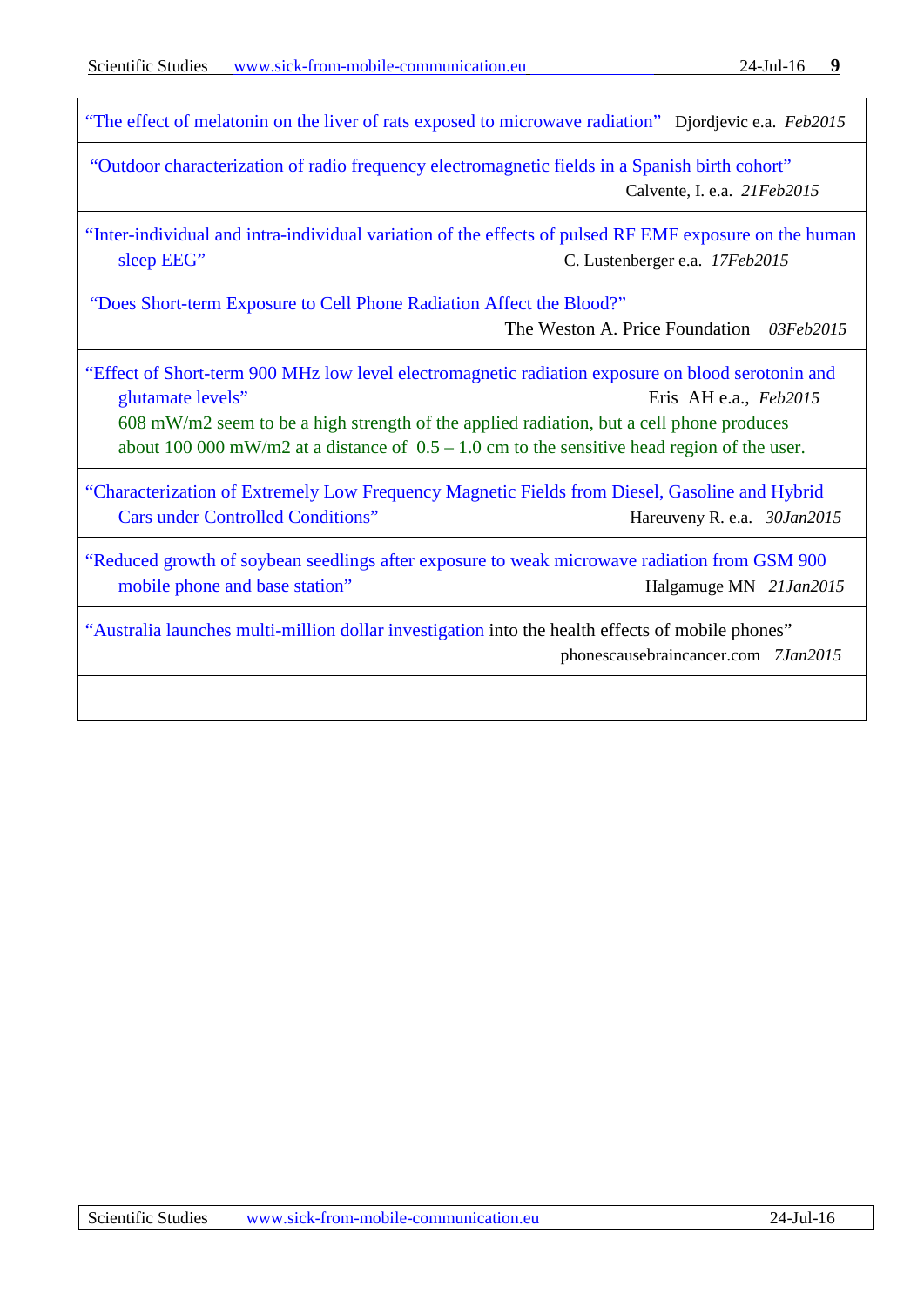#### <span id="page-9-0"></span>*Single Studies 2014*

| "The Influence of Electromagnetic Radiation Generated by a Mobile Phone on the Skeletal System of<br>Rats"<br>see also<br>Sieroń-Stołtny, K., e.a. 04Nov2014       |                                        |  |
|--------------------------------------------------------------------------------------------------------------------------------------------------------------------|----------------------------------------|--|
| "Electromagnetic Fields Promote Severe and Unique Vascular Calcification in an Animal Model of<br><b>Ectopic Calcification</b> "<br>Shuvy M. e.a. $Sep2014$        |                                        |  |
| "Electromagnetic Radiofrequency Radiation Emitted from GSM Mobile Phones Decreases the<br>Accuracy of Home Blood Glucose Monitors"<br>Mortazavi S. e.a. 01Sept2014 |                                        |  |
| "Influence of electric, magnetic, and electromagnetic fields on the circadian system: Current stage of<br>knowledge"                                               | Lewszuk B. e.a. $22$ <i>Jul</i> $2014$ |  |
| "Mobile phone use and brain tumours in the CERENAT case-control study"<br><i>(details see above)</i><br>The British Medical Journal: G. Coureau e.a. 9May2014      |                                        |  |
| "Electromagnetic Radiation Health Effects in Exposed and Non-Exposed Residents in Penang"<br>Adlina Suleiman e.a. Apr2014                                          |                                        |  |
| "Estudio confirma alteraciones, al vivir cerca de las antenas base de telefonía"                                                                                   | comentario JCL                         |  |
| "Skin Cancer FM"                                                                                                                                                   | emfrefugee.blogspot.co.uk/31Mar2014    |  |

### <span id="page-9-1"></span>*Single Studies earlier than 2014*

["Cell Phones Could Increase Cancer Risk"](http://www.eurekalert.org/pub_releases/2013-07/afot-cpc072913.php)Hamzany Y e.a., Tel Aviv *29Jul2013* Fanden erhöhten oxidativen Stress im Speichel von 20 Handy-Vielnutzern, verglichen mit dem von Gehörlosen und Handy-Verweigerern. #Oxidativer Stress gilt als einer der Hauptrisikofaktoren für die Entstehung von Krebserkrankungen.

| "Experiment – After This You Will Think Twice Before Putting your Cell Phone Near your Head" |                                                     |  |  |
|----------------------------------------------------------------------------------------------|-----------------------------------------------------|--|--|
|                                                                                              | Maverick T 8Jun2013                                 |  |  |
| "Cell phone usage and erectile function"                                                     | Centr. Europ. J. Urology: Al-Ali, BM e.a. 26Apr2013 |  |  |
| "Mobile Phone Use and Risk of Brain Neoplasms and other Cancers: Prospective Study"          |                                                     |  |  |
|                                                                                              | Benson VS e.a. 28Mar2013                            |  |  |
| "Studies Show Microwaves Drastically Reduce Nutrients In Food"                               | Ed Bauman $22Aug2012$                               |  |  |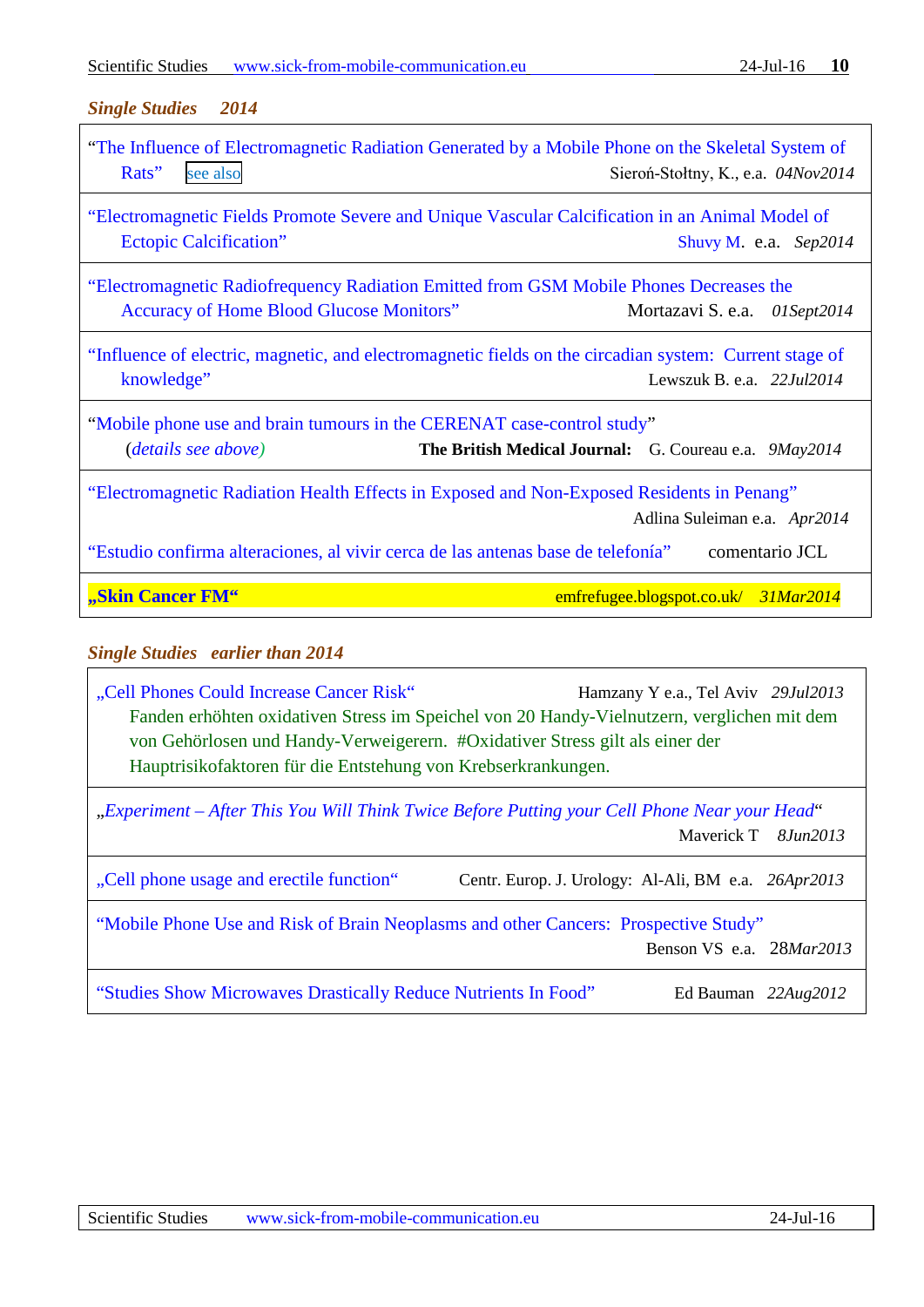| "Electromagnetic hypersensitivity: evidence for a novel neurological syndrome"                                                             |                                                 |  |
|--------------------------------------------------------------------------------------------------------------------------------------------|-------------------------------------------------|--|
|                                                                                                                                            | McCarty e.a., <i>Dec</i> 2011                   |  |
| "Location of Gliomas in Relation to Mobile Telephone Use:                                                                                  |                                                 |  |
| A Case-Case and Case-Specular Analysis"                                                                                                    | Suvi Larjavaara e.a. 02Feb2011                  |  |
| "Cancer Mortality near Air Force Bases"                                                                                                    | Lester JR $&$ Moore DF $\,$ 26. <i>Iul</i> 2010 |  |
| "Dirty electricity elevates blood sugar among electrically sensitive diabetics and may explain brittle<br>diabetes"<br>Magda Havas Jun2008 |                                                 |  |
| "Mobile phone radiation might alter protein expression in human skin"                                                                      | A. Karinen 11Feb2008                            |  |
| "EHS: Observations in the Human Skin of a Physical Impairment"                                                                             | Olle Johansson Feb2006                          |  |

### <span id="page-10-0"></span>*(6) Methodological Problems of Epidemiologic Studies*

**[Powerwatch: "Brain tumours](http://www.powerwatch.org.uk/health/braintumours.asp) and EMFs"** *Contains excellent reviews of the Interphone study, of Hardell's study, and of some other studies on brain tumours induced by EMR, including common flaws of these and of case-control studies in general.* 

["Does electromagnetic hypersensitivity originate from nocebo responses? Indications from a](http://onlinelibrary.wiley.com/doi/10.1002/bem.21937/abstract)  [qualitative study"](http://onlinelibrary.wiley.com/doi/10.1002/bem.21937/abstract) wiley.com 15Sep2015

["Collaborate and listen to reproduce research"](http://www.nature.com/news/collaborate-and-listen-to-reproduce-research-1.18005) »Better communication between labs may resolve many reproducibility problems, according to report.« Chris Woolston *16Jul2015* 

["Real versus Simulated Mobile Phone Exposures in Experimental Studies"](http://www.hindawi.com/journals/bmri/2015/607053/) Dimitris J. Panagopoulos, Olle Johansson, and George L. Carlo *14Jul2015*

["Wi-fi isn't hurting you, but the fear of it might be"](http://www.abc.net.au/news/2015-07-10/clay-wi-fi-might-not-hurt-us-but-fear-of-it-certainly-does/6607860) (see D. Leszczynski) abc.net.au *10Jul2015*

[Maison Saine et Ècologique](https://maisonsaine.ca/english/) article: "Electrohypersensitivity [conference debunks 'nocebo effect' theory"](https://maisonsaine.ca/english/electrohypersensitivity-conference-debunks-nocebo-effect-theory.html) *25Jun2015*

| Dariusz Leszczynski                                                                                                                                                                                                                                                                   |                             |            |  |  |
|---------------------------------------------------------------------------------------------------------------------------------------------------------------------------------------------------------------------------------------------------------------------------------------|-----------------------------|------------|--|--|
| "Electrohypersensitivity and the 'nocebo effect"                                                                                                                                                                                                                                      | linkedin.com/pulse 8Sep2015 |            |  |  |
| "Can you be allergic to your Wi-Fi?"                                                                                                                                                                                                                                                  | theconversation             | 06Sept2015 |  |  |
| "Nocebo effect' proves: Available EHS research is useless for decisions-making"                                                                                                                                                                                                       |                             | 14Jul2015  |  |  |
| "All the Epidemiology Studies have Unreliable Exposure Data"<br>24. <i>Jun</i> 2015<br>»Epidemiologists waste time & money when they don't collect real radiation exposure data in<br>cellphone & cancer studies. Information is collected by smartphone sensors continuously and can |                             |            |  |  |
|                                                                                                                                                                                                                                                                                       |                             |            |  |  |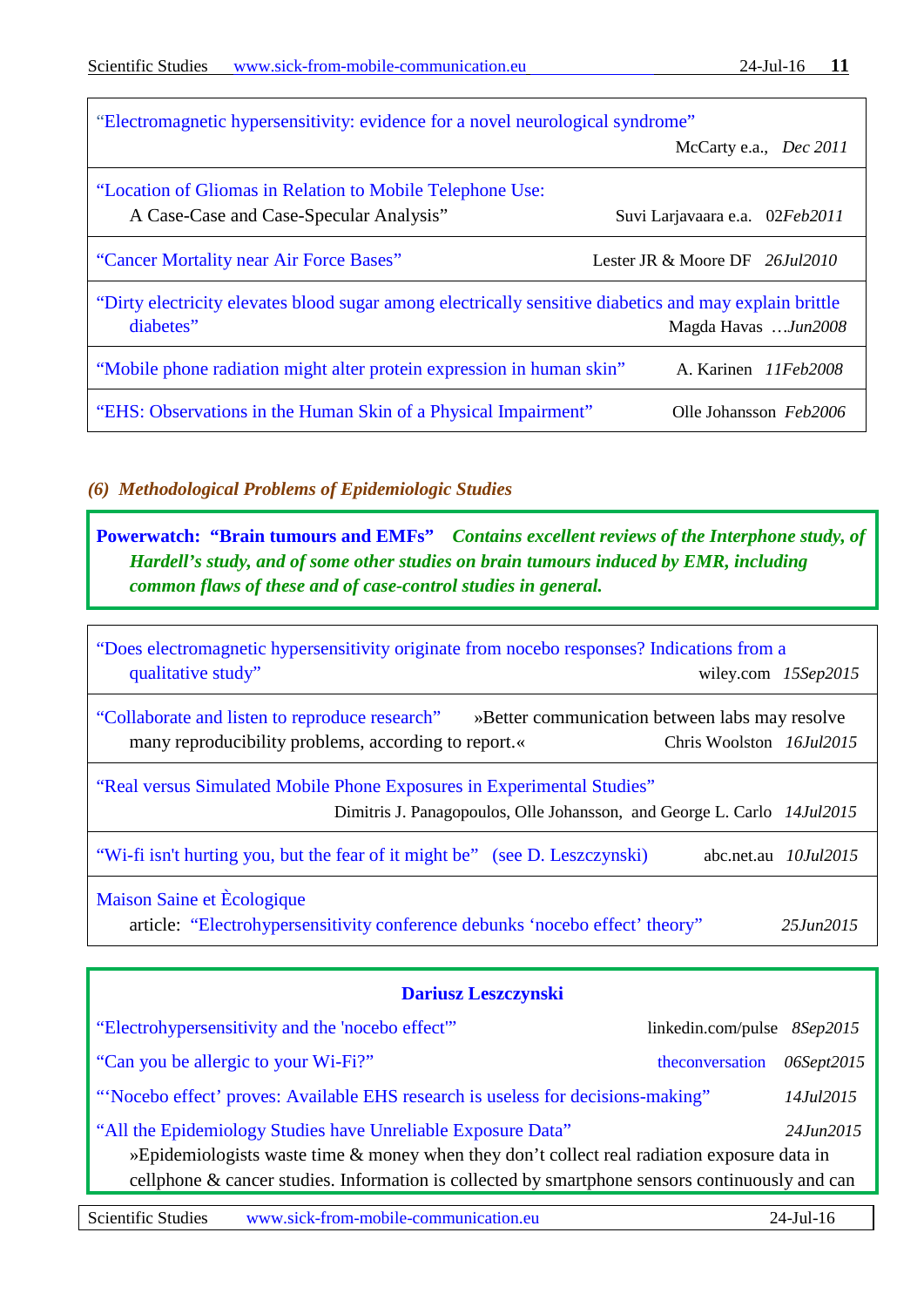be extracted with specialized software. Just the attitudes of epidemiologists need to be changed to prevent such disasters as Danish Cohort or Million Women studies. The next disaster is brewing - COSMOS cohort has no exposure data besides minutes, what is worthless!«

["BioEM2015: Yet another, absolutely unreliable](https://betweenrockandhardplace.wordpress.com/2015/06/16/bioem2015-yet-another-absolutely-unreliable-but-peer-reviewed-study/?fb_action_ids=891007987624860&fb_action_types=news.publishes) but peer-reviewed study" »There is a serious problem with all to date published epidemiology and human studies because nearly all of them present cell phone radiation exposure as minutes/day of cell phone use« D. Leszczynski *16Jun2015*

["Leszczynski resigns from the Advisory Board of Cellraid"](https://betweenrockandhardplace.wordpress.com/2015/07/01/leszczynski-resigns-from-the-advisory-board-of-cellraid/) *01Jul2015*

["Industry-funded Scientists Undermine Cell Phone Radiation Science"](http://www.saferemr.com/2015/02/industry-funded-scientists-undermine.html) *12Feb2015*

["Wireless Communication and Health: Future of the Research and the Precautionary Principle"](https://www.facebook.com/download/142197236130985/Leszczynski.pdf) *date?* 

["Kontroverse Schlussfolgerungen je nach Finanzier der Mobilfunkforschung"](http://www.diagnose-funk.org/downloads/emf_monitor_juni_13_frentzel_beyme_tumoren.pdf)Frentzel-Beyme *Jun2013*

**["Radiation Research" and The Cult of Negative Results"](http://www.microwavenews.com/RR.html)** The results of scientific investigations into the effects of non-ionizing EMR are highly dependent on whether the study is sponsored by industry or not. Microwave News *31Jul2006*

["DNA bricht je nach Sponsor: Mobilfunk-Forschung ad absurdum"](http://www.diagnose-funk.org/downloads/brennpunktdnabrichtjenachsponsor20061029.pdf) *Zwei Autorenteams USA/Schweiz lasen 85/59 Studien, die Wirkungen von EMF auf das Erbgut untersuchten und fanden in den Industrie-finanzierten Studien nur 1/10 so oft signifikante, gesundheitsschädigende Effekte. (more about this topic see above)* **Diagnose Funk** *29 Oct 2006* 

["Observational Studies: Cohort and Case-Control Studies"](http://www.ncbi.nlm.nih.gov/pmc/articles/PMC2998589/) Song JW & Chung KC *Dec2010* **Very good Explanation ! Advantages and Disadvantages illustrated.**

<span id="page-11-0"></span>*(7) Models of the impact of EMR on the (human) organism* – The working principle of … –

– Mechanism of Damaging Effects of Electro-Magnetic Fields on living organisms –

### **Yakymenko e.a., Lai, Levitt: Compilations of 100 and 153 articles on Oxidative Stress**

["Metabolic imbalance caused by radiation from wireless devices linked to many health risks"](http://www.news-medical.net/news/20150725/Metabolic-imbalance-caused-by-radiation-from-wireless-devices-linked-to-many-health-risks.aspx) News Medical *25Jul2015*

**"Oxidative mechanisms of biological [activity of low-intensity radiofrequency radiation"](http://informahealthcare.com/doi/abs/10.3109/15368378.2015.1043557)** 93 of 100 currently available peer-reviewed studies show that low-frequency RFR induces oxidative stress in biological systems. Yakymenko e.a. *07Jul2015* [\(see commentaries by Levitt and by Lai below\)](#page-17-0) (see abstract and excerpts below)

### **[Compilation of 153 studies on oxidative Stress](https://www.facebook.com/download/451643091675493/RFR%20oxidative%20effect%20studies%20-%20Compiled%20by%20H.%20Lai.pdf)**

137 of 153 currently available peer-reviewed studies show that low-frequency RFR induces oxidative stress in biological systems. Henry Lai *08Jul2015*

["Low Intensity Radiofrequency Radiation: A New Oxidant for Living Cells"](http://www.scopemed.org/fulltextpdf.php?mno=154583)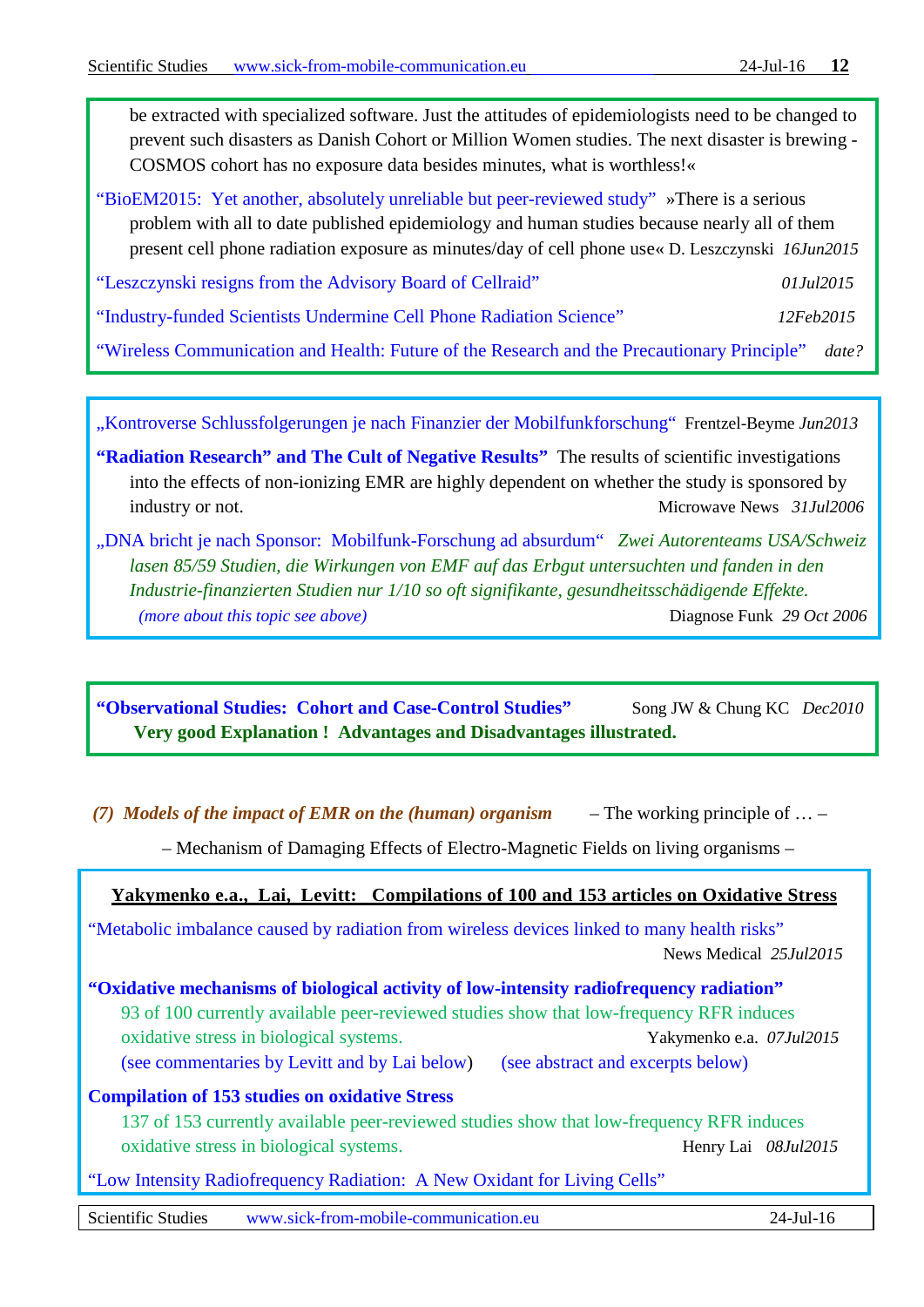(more see below) Yakymenko I, e.a., Kiev *29Mar2014*

- ["Low Intensity Radiofrequency Radiation: A New Oxidant for Living Cells"](http://www.scopemed.org/fulltextpdf.php?mno=154583) »… it is clear that the substantial overproduction of ROS [reactive oxygen species] in living cells under low intensity RFR exposure could cause a broad spectrum of health disorders and diseases, including cancer in humans. Undoubtedly, this calls for the further intensive research in the area, as well as to a precautionary approach in routine usage of wireless devices.« Yakymenko I, e.a., Kiev *29Mar2014* [\(German summary\) \(German summary\)](http://www.diagnose-funk.org/assets/df_bp_224_ros-yakymenko_140412.pdf)
- ["Biological effects from exposure to electromagnetic radiation emitted by cell tower base stations and](https://www.facebook.com/download/731631720296845/Bioeffects%20of%20telecom%20EMR%20-%20Levitt%20and%20Lai%20-%202010.pdf)  [other antenna arrays"](https://www.facebook.com/download/731631720296845/Bioeffects%20of%20telecom%20EMR%20-%20Levitt%20and%20Lai%20-%202010.pdf) [\(also here\)](http://www.nrcresearchpress.com/doi/pdf/10.1139/A10-018?src=recsys&) Levitt BB & Lai H *Dec2010*
- *"*[Estudio Internacional relaciona claramente las radiaciones de los dispositivos móviles y el cáncer"](https://radiaciones.wordpress.com/2015/07/27/estudio-internacional-relaciona-claramente-las-radiaciones-de-los-dispositivos-moviles-y-el-cancer/) [Joan Carles López](http://geobiologia.cat/) *27Jul2015*
- ["La radiación de dispositivos inalámbricos causaría cáncer, según un estudio"](http://www.tendencias21.net/La-radiacion-de-dispositivos-inalambricos-causaria-cancer-segun-un-estudio_a40900.html) tendencias *27Jul2015* [Wikipedia on Oxidative Stress:](https://en.wikipedia.org/wiki/Oxidative_stress) »In humans, oxidative stress is thought to be involved in the development of Asperger syndrome, ADHD, cancer, Parkinson's disease, Lafora disease, Alzheimer's disease, atherosclerosis, heart failure, myocardial infarction, fragile X syndrome, Sickle Cell Disease, lichen planus, vitiligo, autism, infection, and chronic fatigue syndrome.«

A Collection of Studies by **Blank, Martin, Ph.D**., e.a. on EMR effects on [biological systems through](http://www.physiology.columbia.edu/MartinBlank.html)  [interaction with electrons moving during REDOX reactions and also within DNA](http://www.physiology.columbia.edu/MartinBlank.html) *1998 to 2014*

still: (7) Models of the impact of EMR on the (human) organism

| "EMF Effects Seen in Blood"<br>Oscillatorium 25Jul2015<br>"Scientific evidence contradicts findings and assumptions of Canadian Safety Panel 6: Microwaves act<br>through voltage-gated calcium channel activation to induce biological impacts at non-thermal levels,<br>supporting a paradigm shift for microwave/lower frequency electromagnetic field action"<br>Pall ML 02Jun2015<br>"Electromagnetic fields act via activation of voltage-gated calcium channels to produce beneficial or<br>adverse effects"<br>(more by M.L.Pall)<br>Martin L Pall 26Jun2013<br>"Select Amino Acids for Electrosensitivity (ES), Electrohypersensitivity (EHS), and Multiple Chemical<br>Sensitivity (MCS)"<br>Paul Doyon 01Jun2015<br><b>EMF</b> Refugee<br>"Schädigungen des Menschen durch Hochfrequenzsender sind seit Jahrzehnten "Stand des Wissens""<br>Contains a lot of litarature on the mechanisms of EHS (see also) h.e.s.e.-projekt Warnke U 05May2015<br>"Physics and Biology"<br>www.vincentlauer.fr<br>2015<br>"The doctrine of innocuity of electromagnetic waves vs Transitions stimulated by the electromagnetic<br>waves"<br>www.vincentlauer.fr 20Sept2014<br>"Physics of antigen recognition and of its interaction with electromagnetic waves" //<br>17Nov2014 | "Övertygande bevisat: Trådlös teknik orsakar oxidativ stress" | stralskyddsstiftelsen 28Jul2015 |  |  |
|-------------------------------------------------------------------------------------------------------------------------------------------------------------------------------------------------------------------------------------------------------------------------------------------------------------------------------------------------------------------------------------------------------------------------------------------------------------------------------------------------------------------------------------------------------------------------------------------------------------------------------------------------------------------------------------------------------------------------------------------------------------------------------------------------------------------------------------------------------------------------------------------------------------------------------------------------------------------------------------------------------------------------------------------------------------------------------------------------------------------------------------------------------------------------------------------------------------------------------------------------------------------------------|---------------------------------------------------------------|---------------------------------|--|--|
|                                                                                                                                                                                                                                                                                                                                                                                                                                                                                                                                                                                                                                                                                                                                                                                                                                                                                                                                                                                                                                                                                                                                                                                                                                                                               |                                                               |                                 |  |  |
|                                                                                                                                                                                                                                                                                                                                                                                                                                                                                                                                                                                                                                                                                                                                                                                                                                                                                                                                                                                                                                                                                                                                                                                                                                                                               |                                                               |                                 |  |  |
|                                                                                                                                                                                                                                                                                                                                                                                                                                                                                                                                                                                                                                                                                                                                                                                                                                                                                                                                                                                                                                                                                                                                                                                                                                                                               |                                                               |                                 |  |  |
|                                                                                                                                                                                                                                                                                                                                                                                                                                                                                                                                                                                                                                                                                                                                                                                                                                                                                                                                                                                                                                                                                                                                                                                                                                                                               |                                                               |                                 |  |  |
|                                                                                                                                                                                                                                                                                                                                                                                                                                                                                                                                                                                                                                                                                                                                                                                                                                                                                                                                                                                                                                                                                                                                                                                                                                                                               |                                                               |                                 |  |  |
|                                                                                                                                                                                                                                                                                                                                                                                                                                                                                                                                                                                                                                                                                                                                                                                                                                                                                                                                                                                                                                                                                                                                                                                                                                                                               |                                                               |                                 |  |  |
|                                                                                                                                                                                                                                                                                                                                                                                                                                                                                                                                                                                                                                                                                                                                                                                                                                                                                                                                                                                                                                                                                                                                                                                                                                                                               |                                                               |                                 |  |  |
|                                                                                                                                                                                                                                                                                                                                                                                                                                                                                                                                                                                                                                                                                                                                                                                                                                                                                                                                                                                                                                                                                                                                                                                                                                                                               |                                                               |                                 |  |  |
|                                                                                                                                                                                                                                                                                                                                                                                                                                                                                                                                                                                                                                                                                                                                                                                                                                                                                                                                                                                                                                                                                                                                                                                                                                                                               |                                                               |                                 |  |  |

Scientific Studies [www.sick-from-mobile-communication.eu](http://www.sick-from-mobile-communication.eu/) 24-Jul-16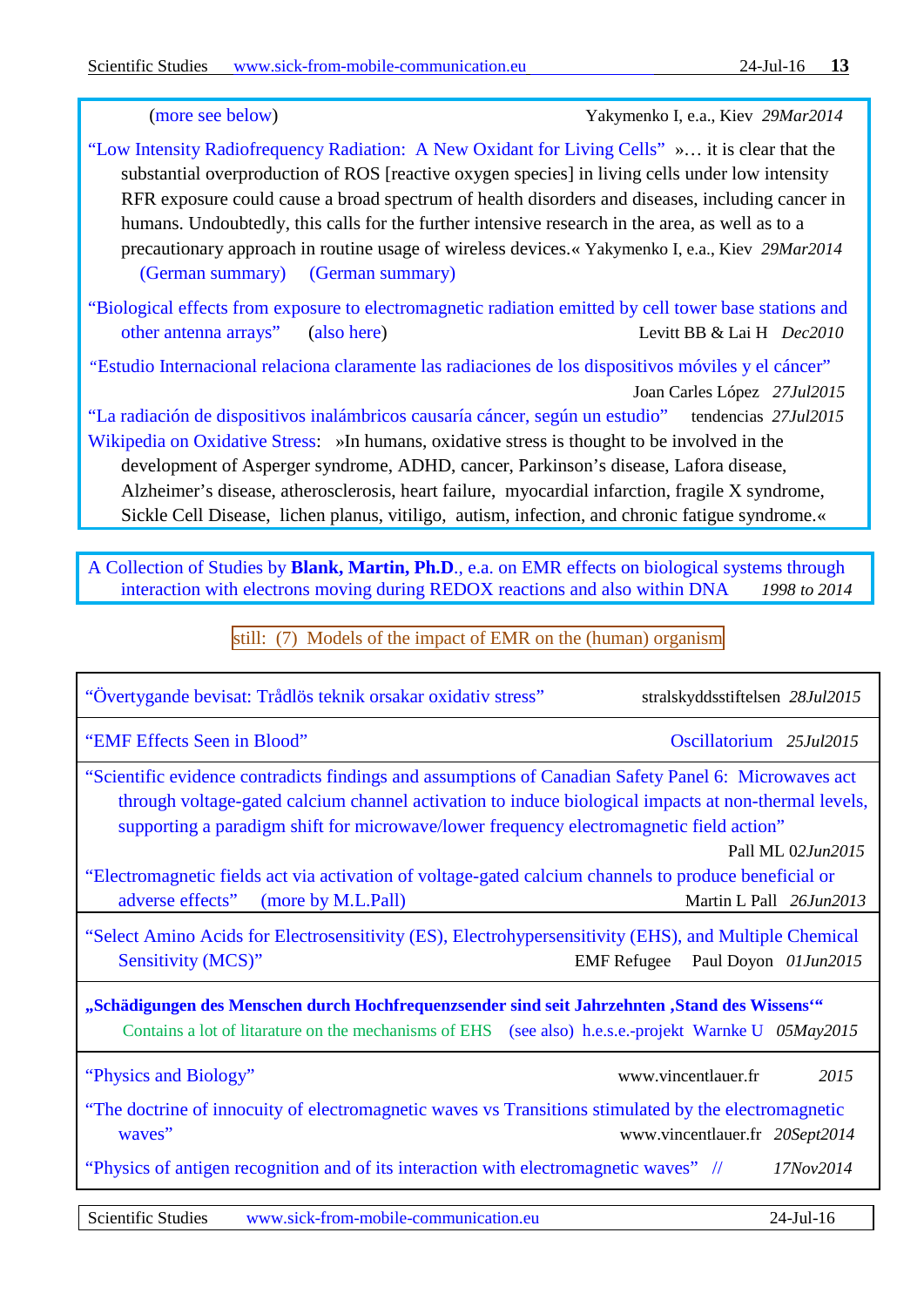| "EMF and DNA, Fractal Antenna" contains a lot of Links!!                                                                                                                  | oscillatorium.com 16Sep2014                                                                       |
|---------------------------------------------------------------------------------------------------------------------------------------------------------------------------|---------------------------------------------------------------------------------------------------|
| "Could myelin damage from radiofrequency electromagnetic field exposure help explain the functional                                                                       | impairment electrohypersensitivity? A review of the evidence" Redmayne M, Johansson O. 09Sep2014  |
| "Electromagnetic Radiofrequency Radiation Emitted from GSM Mobile Phones Decreases the Accuracy<br>of Home Blood Glucose Monitors"                                        | Mortazavi S. e.a. 01Sept2014                                                                      |
| "A cross-sectional case control study on genetic damage in individuals residing in the vicinity of a<br>mobile phone base station."                                       | Gandhi G.<br>9Jul2014                                                                             |
| "Comparison of the Genotoxic Effects Induced by 50 Hz Extremely Low-Frequency Electromagnetic<br>Fields and 1800 MHz Radiofrequency Electromagnetic Fields in GC-2 Cells" | Weixia D.e.a. Jul2014                                                                             |
|                                                                                                                                                                           | still: (7) Models of the impact of EMR on the (human) organism                                    |
| "Limbic Kindling: Hard Wiring The Brain For Hypersensitivity And Chronic Fatigue Syndrome"                                                                                | Could Limbic kindling also explain electro-hypersensitivity? Cortjohnson, Health Rising 17May2014 |
| "La contaminación electromagnética de baja frecuencia, produce rotura del ADN según un estudio"                                                                           | Radiaciones: Joan Carles López 24Jan2014                                                          |
| "Extremely low-frequency electromagnetic fields cause DNA strand breaks in normal cells"<br>see also                                                                      | Mihai CT e.a. 8Jan2014                                                                            |
| "Increasing incidence of burnout due to magnetic and electromagnetic fields of cell phone networks and<br>other wireless communication technologies                       | Ulrich Warnke and Peter Hensinger 27Jun2013                                                       |
| "The Effects of Cell Phone Waves (900 MHz-GSM Band) on Sperm Parameters and Total Antioxidant<br>Capacity in Rats"                                                        | Ghanbari M. e.a. Apr2013                                                                          |
| "Exposure to 1800 MHz radiofrequency electromagnetic radiation induces oxidative DNA base damage<br>in a mouse spermatocyte-derived cell line"                            | Liu C. e.a. 27Mar2013                                                                             |
| "Effects of prenatal and postnatal exposure to GSM-like radiofrequency on blood chemistry and<br>oxidative stress in infant rabbits, an experimental study"               | Ozgur E. e.a. 24Mar2013                                                                           |
| "Leitlinie der ÖÄK zur Abklärung und Therapie EMF-bezogener Beschwerden und Krankheiten<br>$(EMF-Syndrom)$ "<br>(details see below)                                       | modifiziert und ergänzt durch den AEB Jan2013                                                     |
| "NADPH Oxidase and Neurodegeneration"                                                                                                                                     | Hernandes MS & Britto LRG Dec2012                                                                 |
| "Electromagnetic fields instantaneously modulate nitric oxide signaling in challenged biological<br>systems"<br>(see also)                                                | Pilla, Arthur, 28Sep2012                                                                          |
|                                                                                                                                                                           |                                                                                                   |
| <b>Scientific Studies</b><br>www.sick-from-mobile-communication.eu                                                                                                        | 24-Jul-16                                                                                         |

["Interaction of the cycle of T lymphocytes with electromagnetic fields"](http://www.vincent-lauer.fr/cycle-of-T-lymphocytes.pdf) // *24Feb2015*

Scientific Studies [www.sick-from-mobile-communication.eu](http://www.sick-from-mobile-communication.eu/) 24-Jul-16 **14**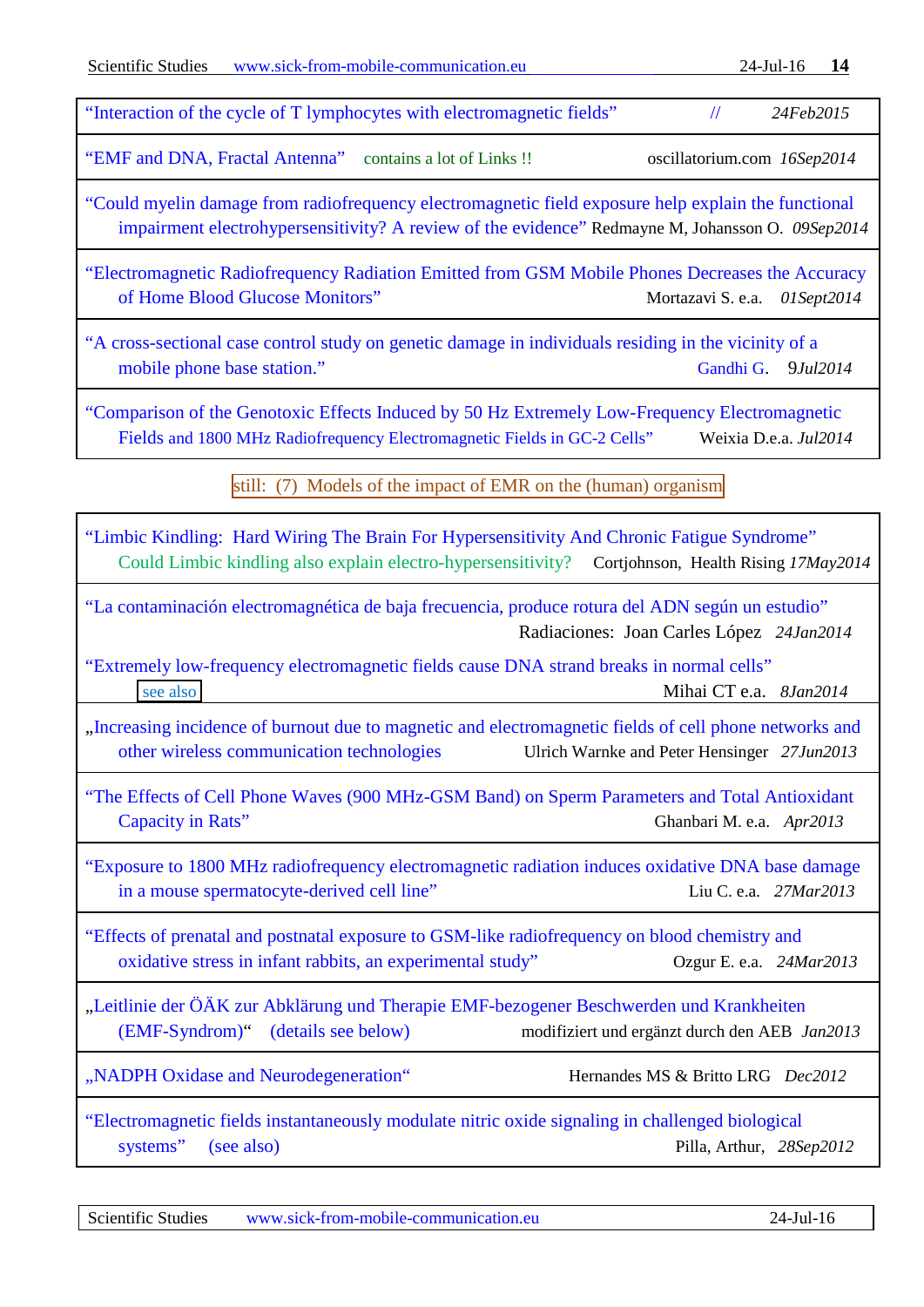| "In Vivo and In Vitro Toxicology of Mobile Phone Radiation"                                                                                                                                                                                                                                                          | Devra Davis 23Nov2012                         |
|----------------------------------------------------------------------------------------------------------------------------------------------------------------------------------------------------------------------------------------------------------------------------------------------------------------------|-----------------------------------------------|
| "Cell Phone Exposure, Toxicology and Epidemiology - An Update"                                                                                                                                                                                                                                                       | Devra Davis 08Aug2012                         |
| "Einfluss schwacher Magnetfelder auf biologische Systeme: Biophysikalische und biochemische<br>Wirkungsmechanismen"                                                                                                                                                                                                  | H.-Peter Neitzke Aug2012                      |
| "Schädigung des Organismus durch Mobil- und Kommunikationsfunk"                                                                                                                                                                                                                                                      | U.Warnke 05Jul2012                            |
| "An initial mechanism for damage effects through magnetic fields under simultaneously occurring high<br>frequency exposure from mobile telecommunications"<br>"Ein initialer Mechanismus zu Schädigungseffekten durch Magnetfelder bei gleichzeitig<br>einwirkender Hochfrequenz des Mobil- und Kommunikationsfunks" | $=$ english abstract of:<br>U. Warnke Mar2009 |
| still: (7) Models of the impact of EMR on the (human) organism                                                                                                                                                                                                                                                       |                                               |
| "A Thermodynamic Perspective on the Interaction of Radio Frequency Radiation with Living Tissue"                                                                                                                                                                                                                     | Michael Peleg, Israel Apr2012                 |
| "Changes of Clinically Important Neurotransmitters under the Influence of Modulated RF Fields"                                                                                                                                                                                                                       | (Rimbach Study) Gustavs K 04Sep2011           |
| "DNA is a fractal antenna in electromagnetic fields"                                                                                                                                                                                                                                                                 | Blank M & Goodman R Apr2011                   |
| "A mechanism for stimulation of biosynthesis by electromagnetic fields: charge transfer in DNA and<br>base pair separation"                                                                                                                                                                                          | Blank M & Goodman R Jan2008                   |
| "Pathophysiology of cell phone radiation: oxidative stress and carcinogenesis with focus on male<br>reproductive system"                                                                                                                                                                                             | Desai, NR 120ct2009                           |
| "Pathophysiologie der Mobilfunkstrahlung: Oxidativer Stress und Karzinogenese mit dem<br>Studienschwerpunkt auf dem männlichen Fortpflanzungssystem" Desai, NR Mar2010                                                                                                                                               |                                               |
| "Vorsorge aufgrund so genannter a-thermischer Wirkungen von HF-EMF"*<br>Beste Übersicht über DNA-Brüche, u.a. in der Reflex-Studie 2000-2004 = 12 Forschergruppen aus<br>7 europ. Ländern, und weitere in vitro- und Tierversuche.                                                                                   | Mosgoeller, W. Sept2010                       |
| "Oxidative stress-induced biological damage by low-level EMFs: mechanism of free radical pair electron<br>spinpolarization and biochemical amplification" (see full text including literature) Georgiou CD 2010                                                                                                      |                                               |
| "How Susceptible are Genes to Mobile Phone Radiation?"                                                                                                                                                                                                                                                               | Richter K. e.a. March 2009                    |
| "The Work of Leif Salford" Lists several important studies by Leif Salford on EMR effects.                                                                                                                                                                                                                           | Cellular Phone Task Force 1997 - 2009         |
| "DNA and Chromosome Damage: A Crucial Non-Thermal Biological Effect of Microwave Radiation<br>An Overview of Studies and Models on the Effect Mechanism"                                                                                                                                                             | Shiroff VM 2008                               |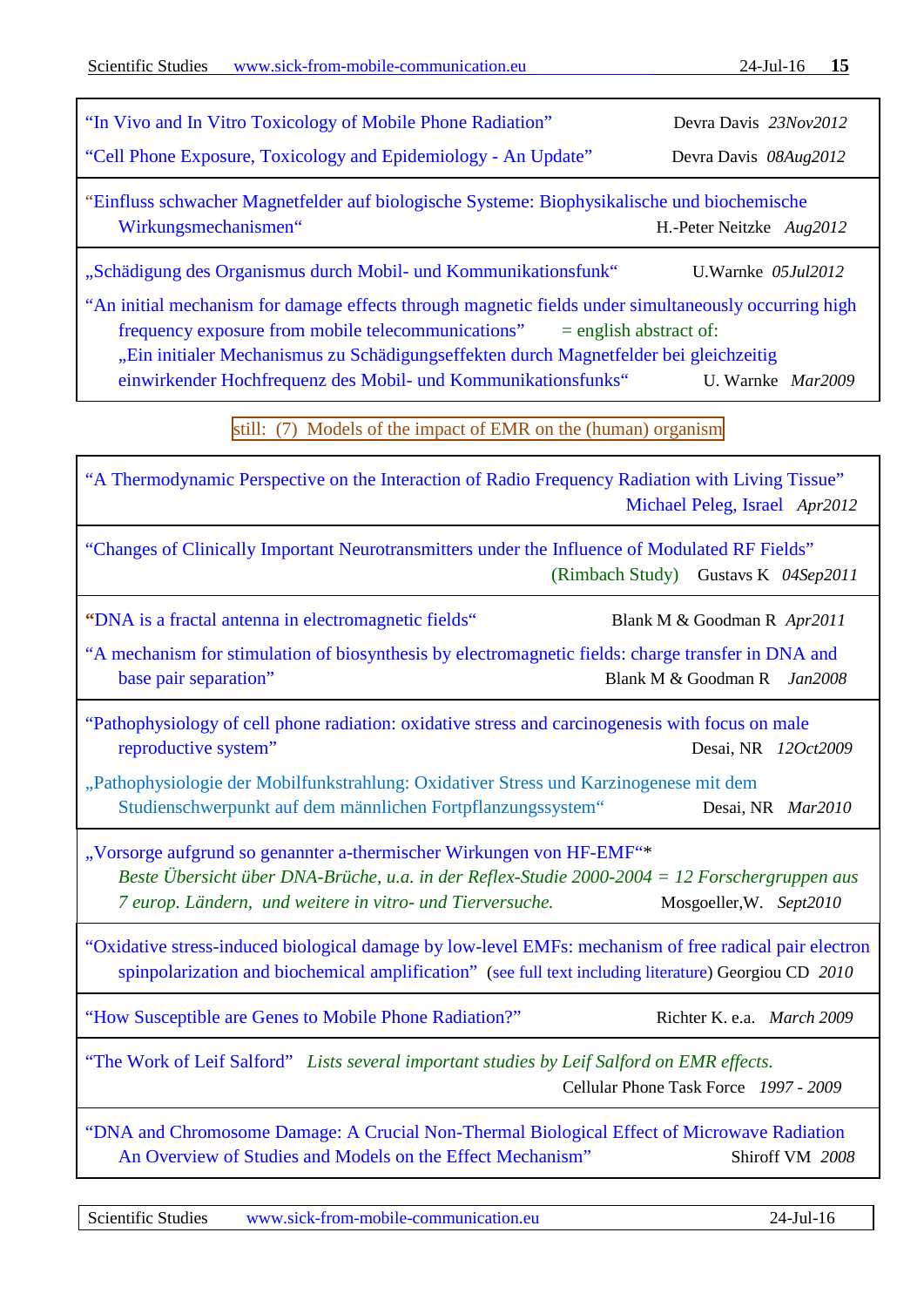| "Blood levels alarmingly altered"                                                                                                                                                                                                          | Kempten West Study 2007 26Jun2008                                                              |  |  |  |
|--------------------------------------------------------------------------------------------------------------------------------------------------------------------------------------------------------------------------------------------|------------------------------------------------------------------------------------------------|--|--|--|
| "Mechanism of short-term ERK activation by electromagnetic fields at mobile phone frequencies"<br>Friedman J. e.a. <i>1Aug2007</i>                                                                                                         |                                                                                                |  |  |  |
| "Do You Have Microwave Sickness?"<br>Mentions several pathophysiological consequences of EMR. The article is based on:                                                                                                                     | 02Feb2007                                                                                      |  |  |  |
| Do You Have Microwave/EMR Sickness?                                                                                                                                                                                                        | by Doyon PR 04Feb2007?                                                                         |  |  |  |
| The following articles by M.L. Pall may be of interest here because EHS is one of the chronic multisystem<br>diseases as are MCS, CFS, MF:                                                                                                 |                                                                                                |  |  |  |
| <b>The Pall Protocol For Treating CFS/ME</b> " (Antioxidant Treatments)                                                                                                                                                                    | Pro Health 26Mar2013                                                                           |  |  |  |
| "How Can We Cure NO/ONOO- Cycle Diseases? Approaches to Curing Chronic Fatigue Syndrome/Myalgic<br>Encephalomyelitis, Fibromyalgia, Multiple Chemical Sensitivity, Gulf War Syndrome and Possibly Many<br>Others"<br>Martin L Pall Mar2010 |                                                                                                |  |  |  |
| "Explaining 'Unexplained Illnesses': Disease Paradigm for Chronic Fatigue Syndrome, Multiple<br>Chemical Sensitivity, Fibromyalgia, Post-Traumatic Stress Disorder. Gulf War Syndrome, and<br>Others"<br>Pall ML 01May2007                 |                                                                                                |  |  |  |
|                                                                                                                                                                                                                                            | "Myalgic Encephalomyelitis/Chronic Fatigue Syndrome as a NO/ONOO- Cycle Diseases Pall ML date? |  |  |  |
| "Elevated nitric oxide/peroxynitrite theory of multiple chemical sensitivity: central role of N-methyl-D-<br>aspartate receptors in the sensitivity mechanism"                                                                             | Martin L Pall Sep2003                                                                          |  |  |  |
| "Common etiology of posttraumatic stress disorder, fibromyalgia, chronic fatigue syndrome and multiple<br>chemical sensitivity via elevated nitric oxide/peroxynitrite"                                                                    | Pall ML 1Aug2001                                                                               |  |  |  |
| still: (7) Models of the impact of EMR on the (human) organism                                                                                                                                                                             |                                                                                                |  |  |  |
| "Nitric oxide and peroxynitrite in health and disease"                                                                                                                                                                                     | Pacher P. e.a. Jan2007                                                                         |  |  |  |
| "The NOX family of ROS-generating NADPH Oxdases: Physiology and Pathophysiology"<br>Bedard K, Krause KH. Jan2007                                                                                                                           |                                                                                                |  |  |  |
| "Identification and grouping of relevant experimental parameters to evaluate the effects of<br>radiofrequency magnetic fields in in vitro studies (GROUPER)"                                                                               | Simkö M. e.a. 2007                                                                             |  |  |  |
| "The Biological Effects of Weak Electromagnetic Fields"                                                                                                                                                                                    | Goldsworthy A 2007                                                                             |  |  |  |
| Comité Scientifique sur les Champs ElectroMagnétiques<br>Contains some papers on the working principle of EMR                                                                                                                              | $2003 - 2004$                                                                                  |  |  |  |
| "Can Public Health Policy Decisions Be Made On The Basis Of Currently Available Data On                                                                                                                                                    |                                                                                                |  |  |  |
| <b>Electromagnetic Field Interactions With Biological Systems?"</b><br>"Electromagnetic Field Interactions with Biological Systems"                                                                                                        | Alan H. Frey, ca.1999<br>Alan H. Frey, 1990                                                    |  |  |  |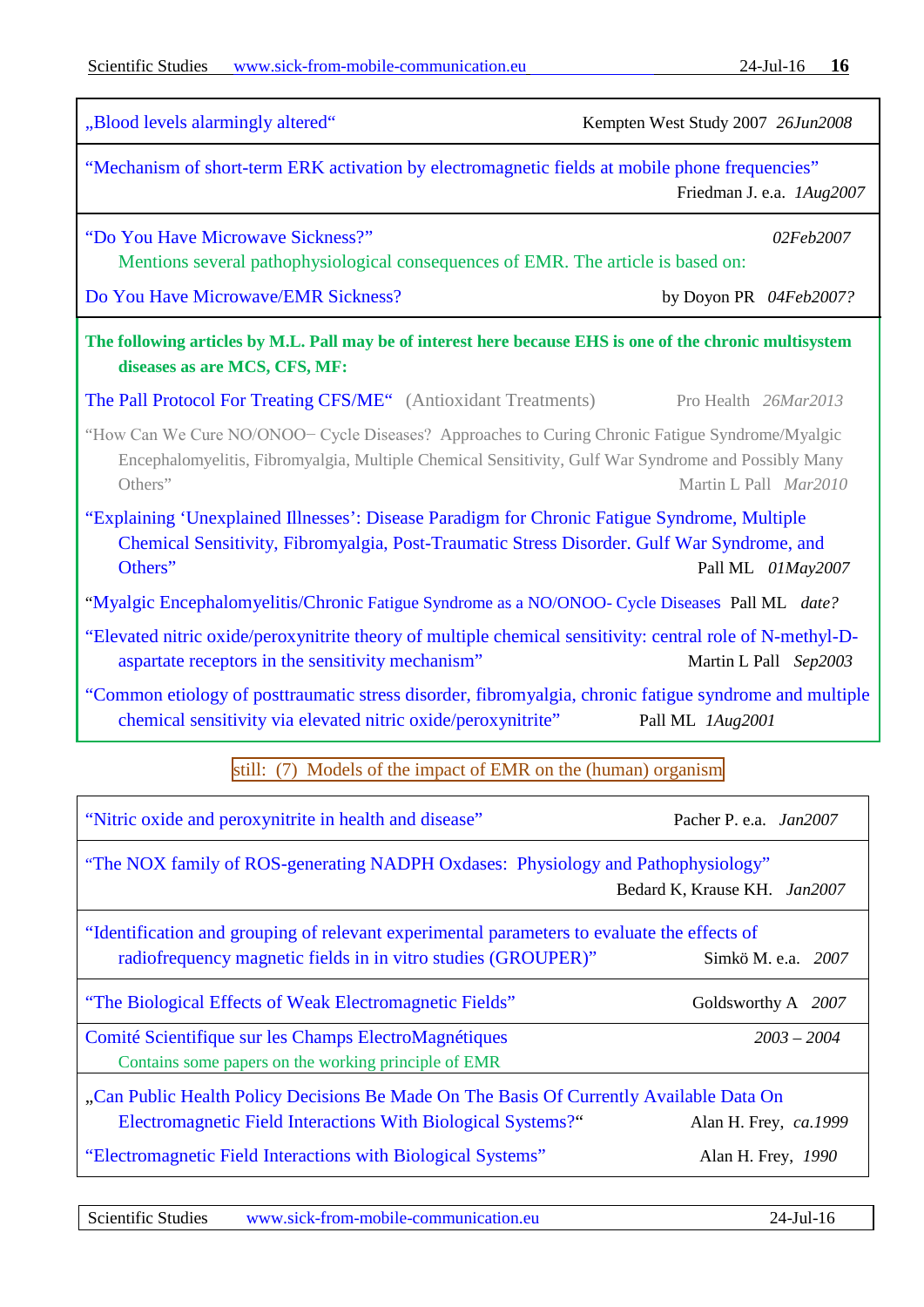*– End of chapter (7) "Models of the impact of EMR on the (human) organism"–*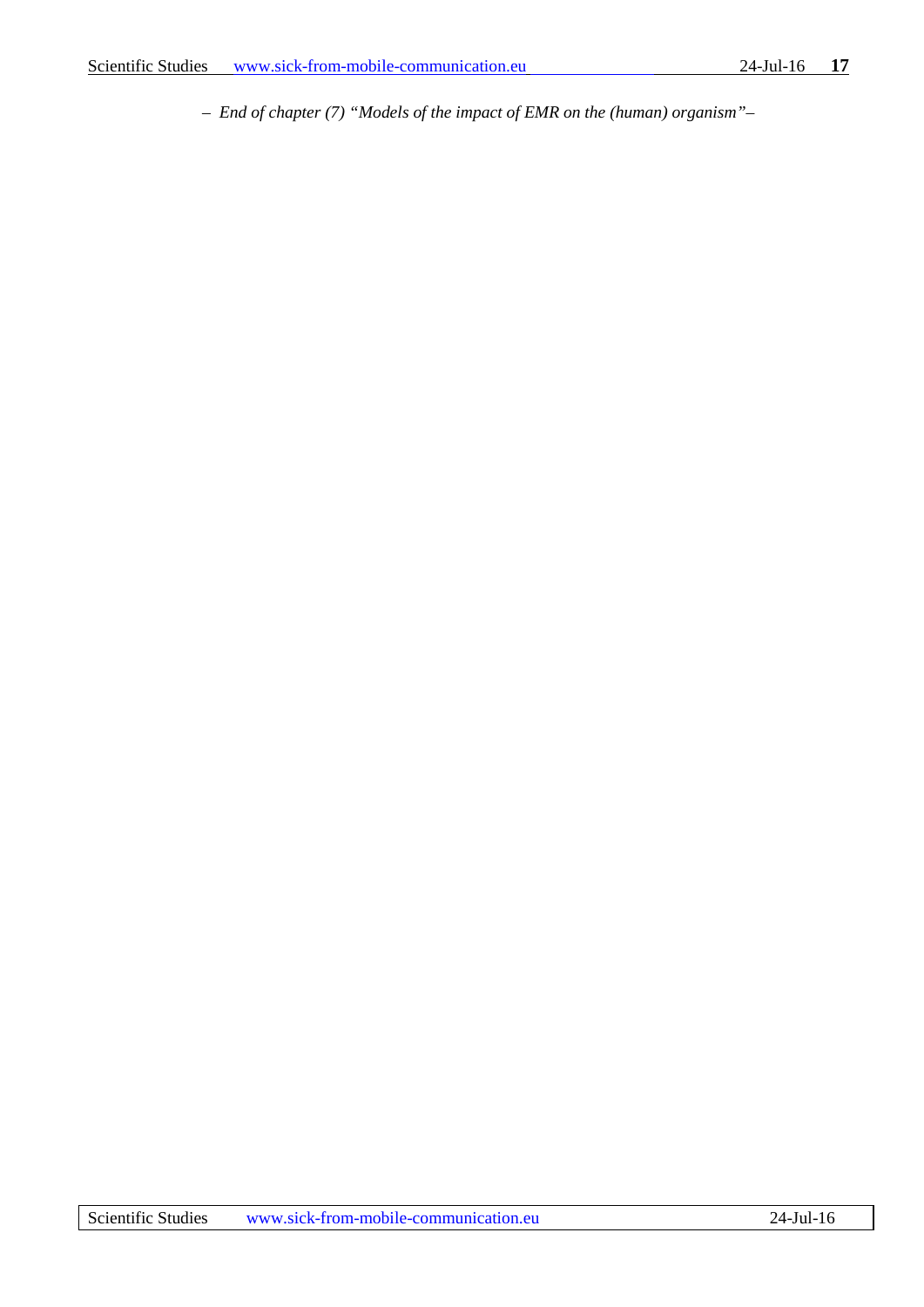### <span id="page-17-0"></span>*(8) Commentaries and Excerpts*

### **Blake Levitt's** Commentary on the paper by Yakymenko e.a., *07 July 2015*

- »As a science writer, I can't think of a single other area where a literature review like this, which found positive effects in 93-out-of-100 studies at low intensity exposures to a known genotoxin, wouldn't trigger a high-level public policy recommendation for avoidance, and/or government regulatory intervention. Ratios like that in science just don't exist. Henry Lai and I found a similar pattern in our 2010 paper published in Environmental Reviews of extremely low intensity exposures common (and now ubiquitous) from infrastructure—out of 60 qualifying papers, 56 were positive for effects. There's little green grass left on this playing field—it's almost all covered with red flags. Yet nothing happens, wireless products just keep coming, people remain enthralled/entranced with convenience, government is clocked out—but at what price?«
	- »Oxidative cellular stress is also implicated in premature aging, bone fractures and a host of other illnesses. The body does have compensatory mechanisms and antioxidants can help but in time the whole system wears down from constant exposures like these and cannot rebound.«"

Reproduced here with kind permission from Blake Levitt *21Jul2015*

**"Dr. Henry Lai's** Commentary on the paper by Yakymenko e.a., *07 July 2015*

- » [I] agree with Blake: 'There's little green grass left on this playing field—it's almost all covered with red flags." But, it is surprising that there are still people claiming that "there's nothing to worry about'.«
- »The paper by Yakymenko et al concluding that '93 out of 100 studies showed radiofrequency radiation- exposure increased oxidative stress' is a very well written paper. A similar conclusion was published in the last update of the BioInitiative Report. The database used by Yakymenko was about 18 months old, when the paper was written. As of July 8, 2015, there had been 153 papers published on the oxidative stress effect of radiofrequency radiation, of which 90% (137 papers) showed effect and 10% (16 papers) reported no effect. Thus, this affirms that the majority of peerreviewed research indicates a potentially harmful effect of radiofrequency radiation.«

Reproduced here with kind permission from Henry Lai *18Jul2015*

### **[Oxidative mechanisms of biological activity of low-intensity radiofrequency radiation](http://informahealthcare.com/doi/abs/10.3109/15368378.2015.1043557)**

Igor Yakymenko, Olexandr Tsybulin, Evgeniy Sidorik, Diane Henshel, Olga Kyrylenko, and Sergiy Kyrylenko, Oxidative mechanisms of biological activity of low-intensity radiofrequency radiation. Electromagnetic Biology and Medicine. Posted online on July 7, 2015. doi:10.3109/15368378.2015.1043557

### **Abstract**

- »This review aims to cover experimental data on oxidative effects of low-intensity radiofrequency radiation (RFR) in living cells.
- Analysis of the currently available peer-reviewed scientific literature reveals molecular effects induced by low-intensity RFR in living cells; this includes significant activation of key pathways generating reactive oxygen species (ROS), activation of peroxidation, oxidative damage of DNA and changes in the activity of antioxidant enzymes. It indicates that among 100 currently available peer-reviewed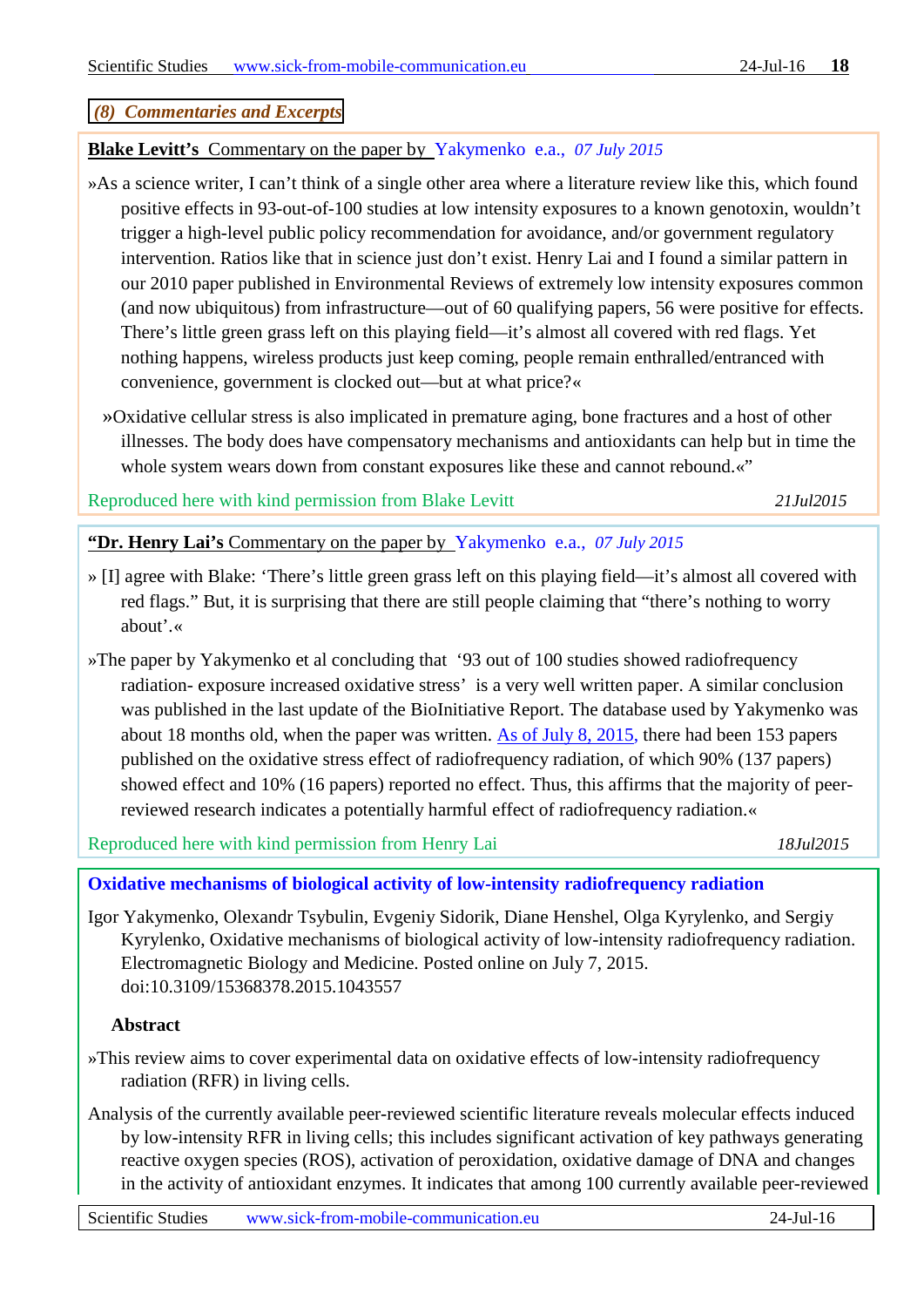studies dealing with oxidative effects of low-intensity RFR, in general, 93 confirmed that RFR induces oxidative effects in biological systems. A wide pathogenic potential of the induced ROS and their involvement in cell signaling pathways explains a range of biological/health effects of low-intensity RFR, which include both cancer and non-cancer pathologies.

In conclusion, our analysis demonstrates that low-intensity RFR is an expressive oxidative agent for living cells with a high pathogenic potential and that the oxidative stress induced by RFR exposure should be recognized as one of the primary mechanisms of the biological activity of this kind of radiation.« http://bit.ly/1Hgq8fa

# **Excerpt**

- »... the level of indoor background RFR in industrialized countries increased 5,000-fold from 1985 to 2005«
- »To date, molecular mechanisms of non-thermal effects of RFR are still a bottleneck in the research on the biological/health effects of low-intensity RFR, although recently many studies have been carried out on metabolic changes in living cells under low-intensity RFR, and comprehensive reviews were published (Belyaev, 2010; Consales et al., 2012; Desai et al., 2009; Yakymenko et al., 2011). In the present work, we analyze the results of molecular effects of low-intensity RFR in living cells and model systems, with a special emphasis on oxidative effects and free radical mechanisms. It might seem paradoxical that, despite being non-ionizing, RFR can induce significant activation of free radical processes and overproduction of reactive oxygen species (ROS) in living cells. We believe that the analysis of recent findings will allow recognition of a general picture of the potential health effects of already ubiquitous and ever-increasing RFR.«
- »The main indexes of RFR are (i) frequency (Hz); (ii) intensity or power density (PD) of radiation (W/m2 or mW/cm2); (iii) its modulated or non-modulated nature; and (iv) continuous or discontinuous pattern of radiation. For the absorbed RFR energy, a parameter of specific absorption rate (SAR) is used (W/kg).«
- »As to the international safety limits, the ICNIRP recommendations restrict intensity of RFR to 450–  $1000 \mu$ W/cm2 (depending on the frequency of radiation) and the SAR value to 2 W/kg, as calculated for human heads and torsos (ICNIRP, 1998). These indexes were adopted by ICNIRP based on the **behavioral response** of laboratory rats, which were exposed to gradually increased intensities of RFR to determine the point at which the animals became thermally distressed (Gandhi et al., 2012).«

# **Section Headings**

- > Physical/biophysical effects of low-intensity RFR in living cells
- > Generation of reactive oxygen species under RFR exposure in living cells
- > Oxidative damage of DNA under RFR exposure To date more than hundred papers have been published on mutagenic effects of RFR and most of them revealed significant effects (Ruediger, 2009).
- > Free radicals induced under the RFR exposure can perturb cellular signaling
- > Oxidative effects and non-cancer health effects of RFR
- > Oxidative effects and potential carcinogenicity of RFR
	- **Conclusions**